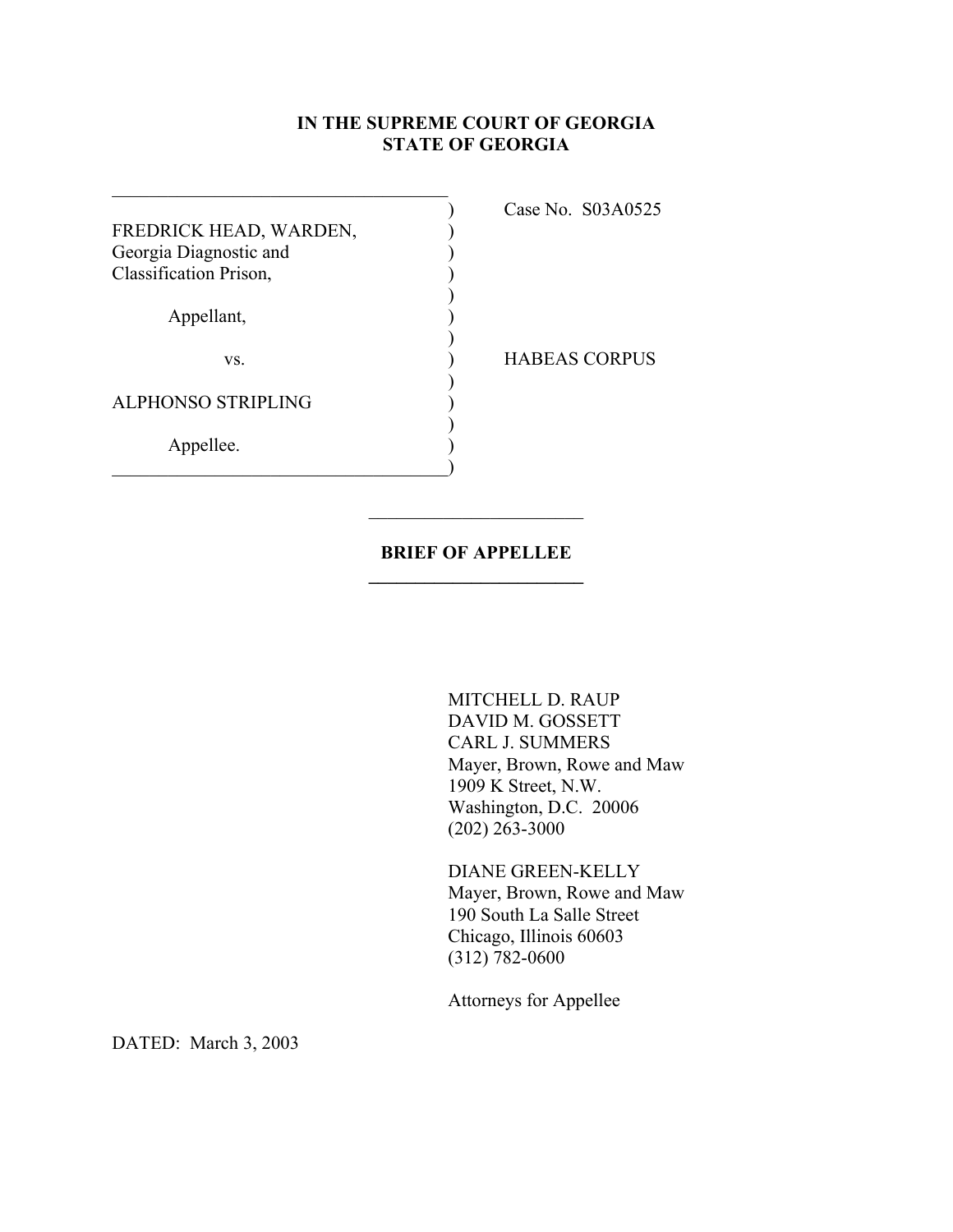## **TABLE OF CONTENTS**

## **Page**

| I.   |                                                                                                      | THE FINDING OF MENTAL RETARDATION IS SUPPORTED BY THE                                                             |  |
|------|------------------------------------------------------------------------------------------------------|-------------------------------------------------------------------------------------------------------------------|--|
| II.  | THE HABEAS COURT'S HOLDING THAT IT WOULD BE A<br>MISCARRIAGE OF JUSTICE TO EXECUTE MR. STRIPLING WAS |                                                                                                                   |  |
| III. |                                                                                                      | THE HABEAS COURT'S HOLDING THAT THE STATE VIOLATED                                                                |  |
|      | $A_{1}$                                                                                              |                                                                                                                   |  |
|      | B <sub>1</sub>                                                                                       |                                                                                                                   |  |
|      | $C_{\cdot}$                                                                                          |                                                                                                                   |  |
| IV.  |                                                                                                      | THE HABEAS COURT'S HOLDING THAT MR. STRIPLING'S TRIAL<br>COUNSEL WERE INEFFECTIVE UNDER STRICKLAND WAS CORRECT 18 |  |
|      | A.                                                                                                   | Counsel Were Ineffective For Failing To Request All School Records 19                                             |  |
|      | B.                                                                                                   | Counsel Were Ineffective For Failing To Investigate The Culture Fair Test 20                                      |  |
|      | $\mathcal{C}$ .                                                                                      | Counsel Were Ineffective For Failing To Develop Evidence of Deficits in                                           |  |
|      | D.                                                                                                   | The Cumulative Effect Of These Errors Rendered Mr. Stripling's Trial                                              |  |
| V.   |                                                                                                      | The Habeas Court's holding that State Interference Rendered Trial Counsel                                         |  |
| VI.  |                                                                                                      | THE HABEAS COURT'S HOLDING THAT THE STATE VIOLATED                                                                |  |
| VII. |                                                                                                      | THE HABEAS COURT'S HOLDING THAT THE BURDEN OF PROOF FOR<br>MENTAL RETARDATION Under O.C.G.A. § 17-7-131 IS        |  |
|      |                                                                                                      |                                                                                                                   |  |
|      |                                                                                                      |                                                                                                                   |  |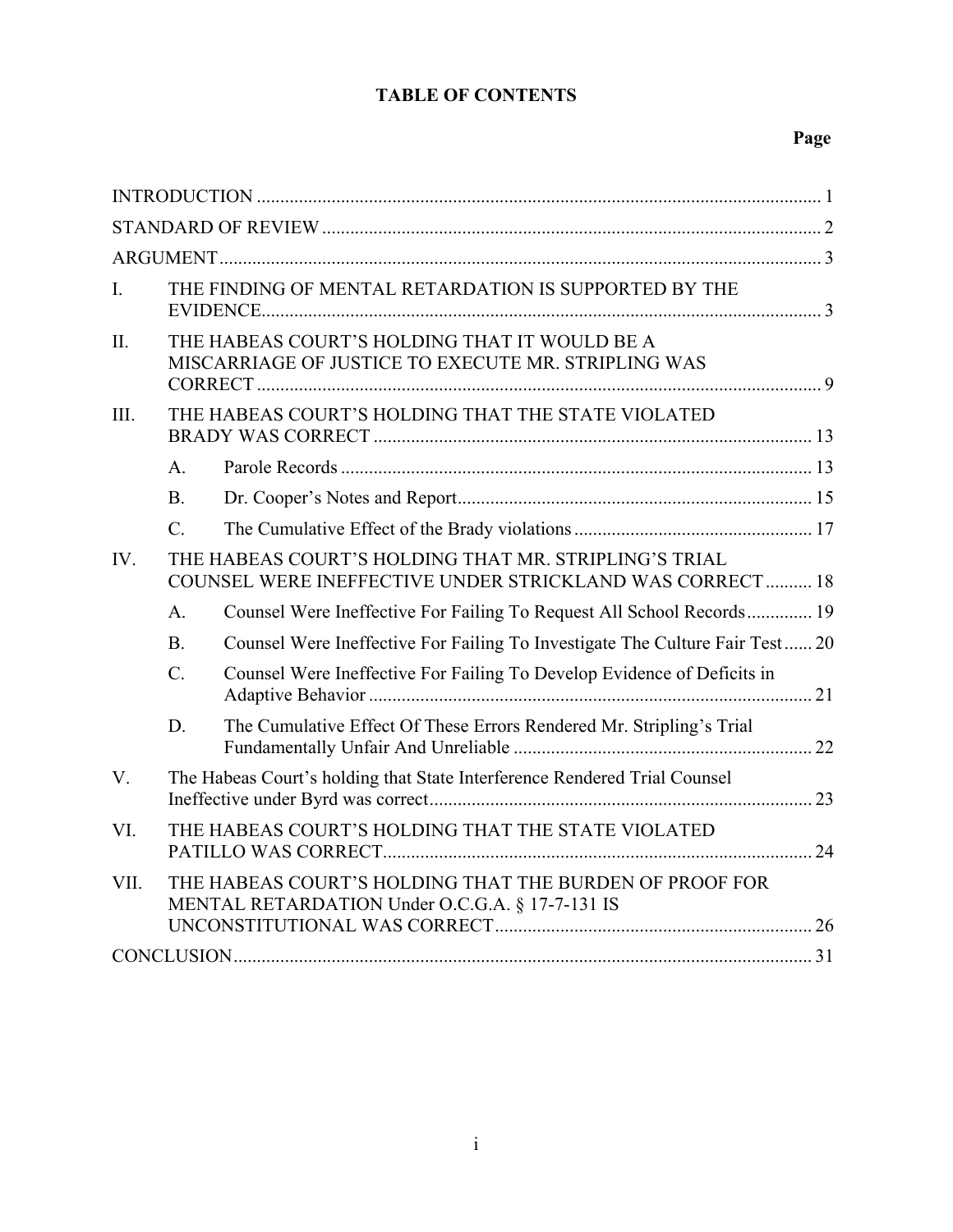# **TABLE OF AUTHORITIES**

| <b>CASES</b> |    |
|--------------|----|
|              |    |
|              |    |
|              |    |
|              |    |
|              |    |
|              |    |
|              |    |
|              |    |
|              |    |
|              |    |
|              |    |
|              |    |
|              |    |
|              |    |
|              |    |
|              |    |
|              | 28 |
|              |    |
|              |    |
|              |    |
|              |    |
|              |    |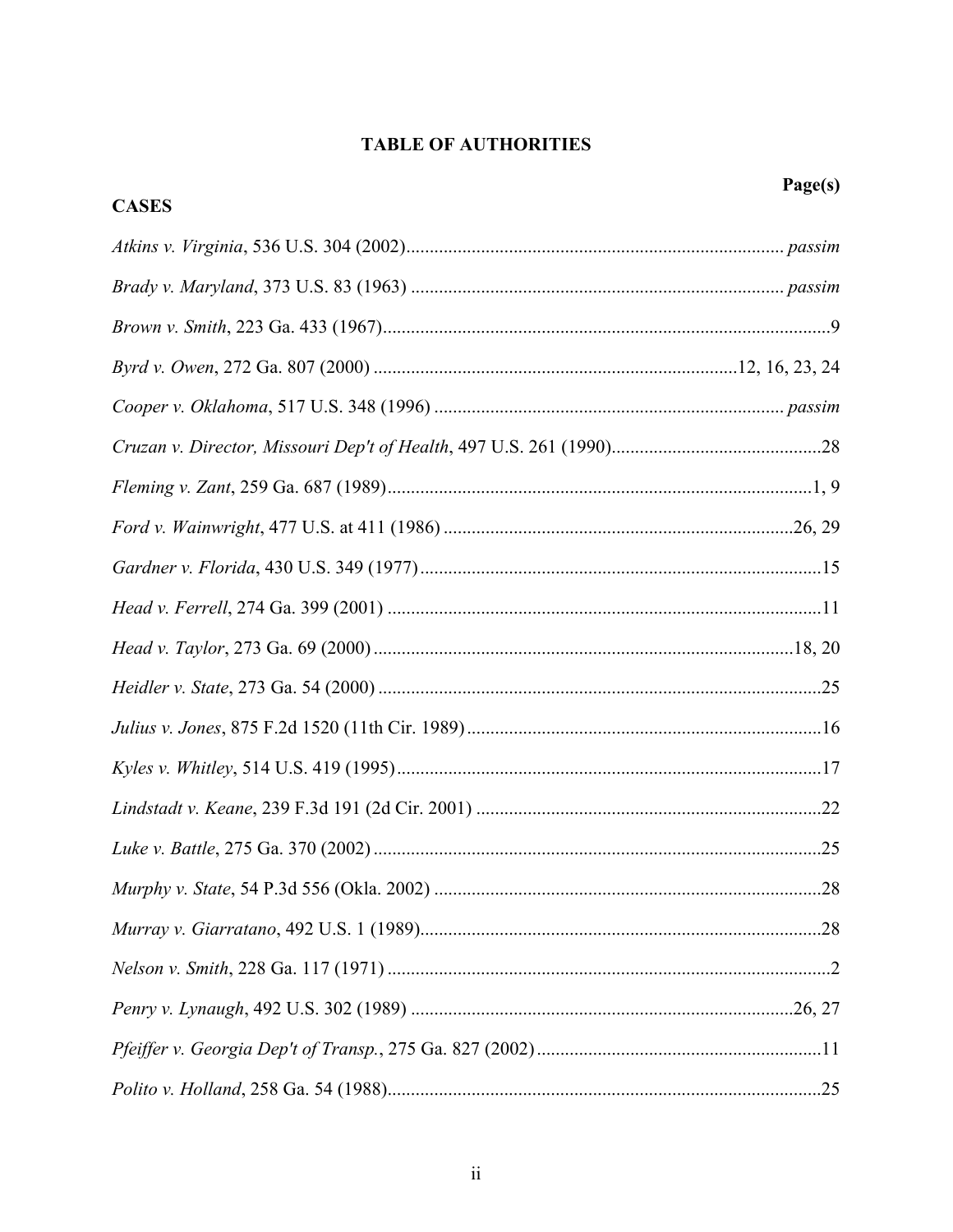## **TABLE OF AUTHORITIES** (continued)

| <b>STATUTES</b> |  |
|-----------------|--|
|                 |  |
|                 |  |
|                 |  |
|                 |  |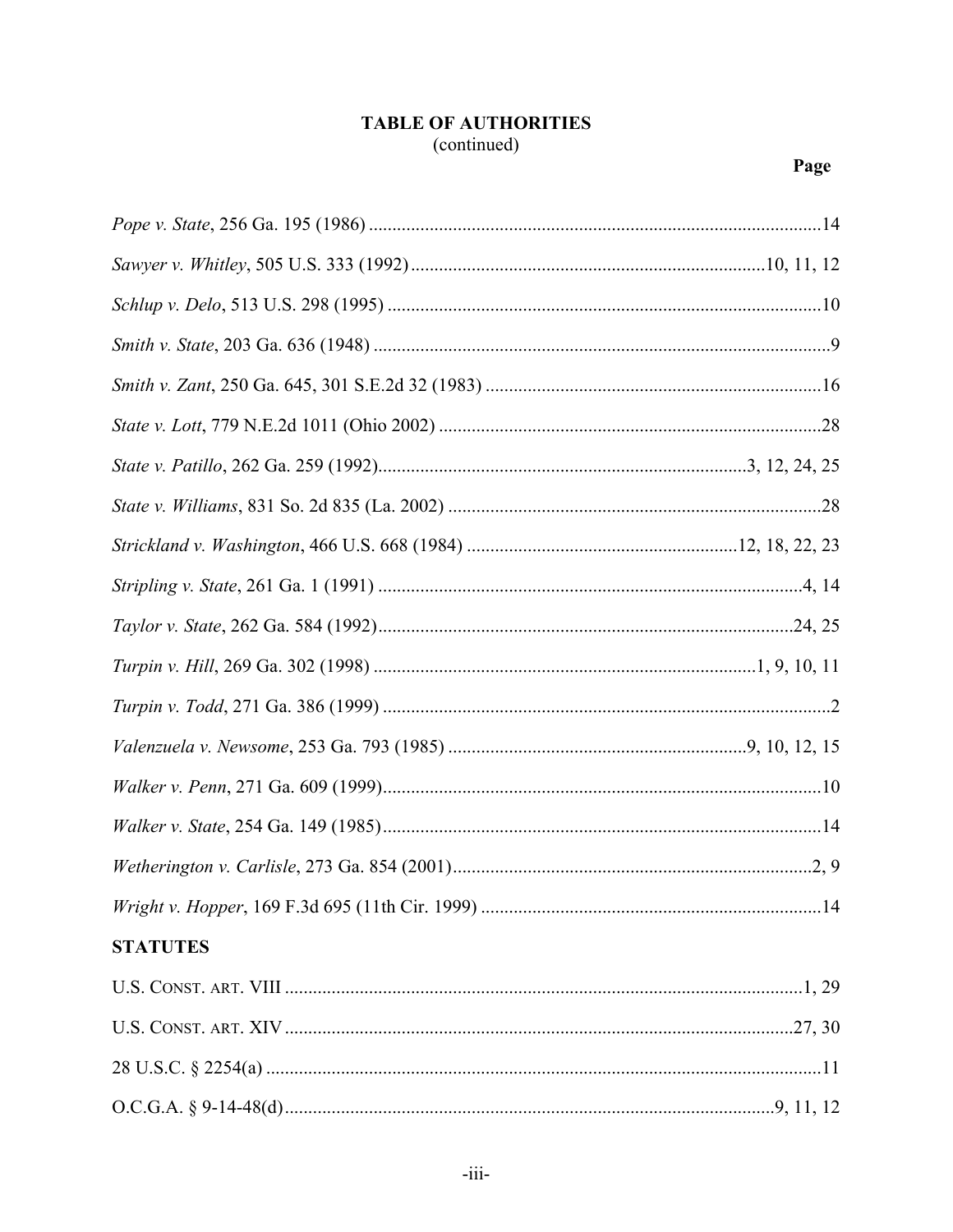## **TABLE OF AUTHORITIES** (continued)

| <b>MISCELLANEOUS</b>                                                          |  |
|-------------------------------------------------------------------------------|--|
| American Council on Education website, http://www.acenet.edu/calec/ged/       |  |
| American Psychiatric Association, Diagnostic and Statistical Manual of Mental |  |
| American Psychiatric Association, Diagnostic and Statistical Manual of Mental |  |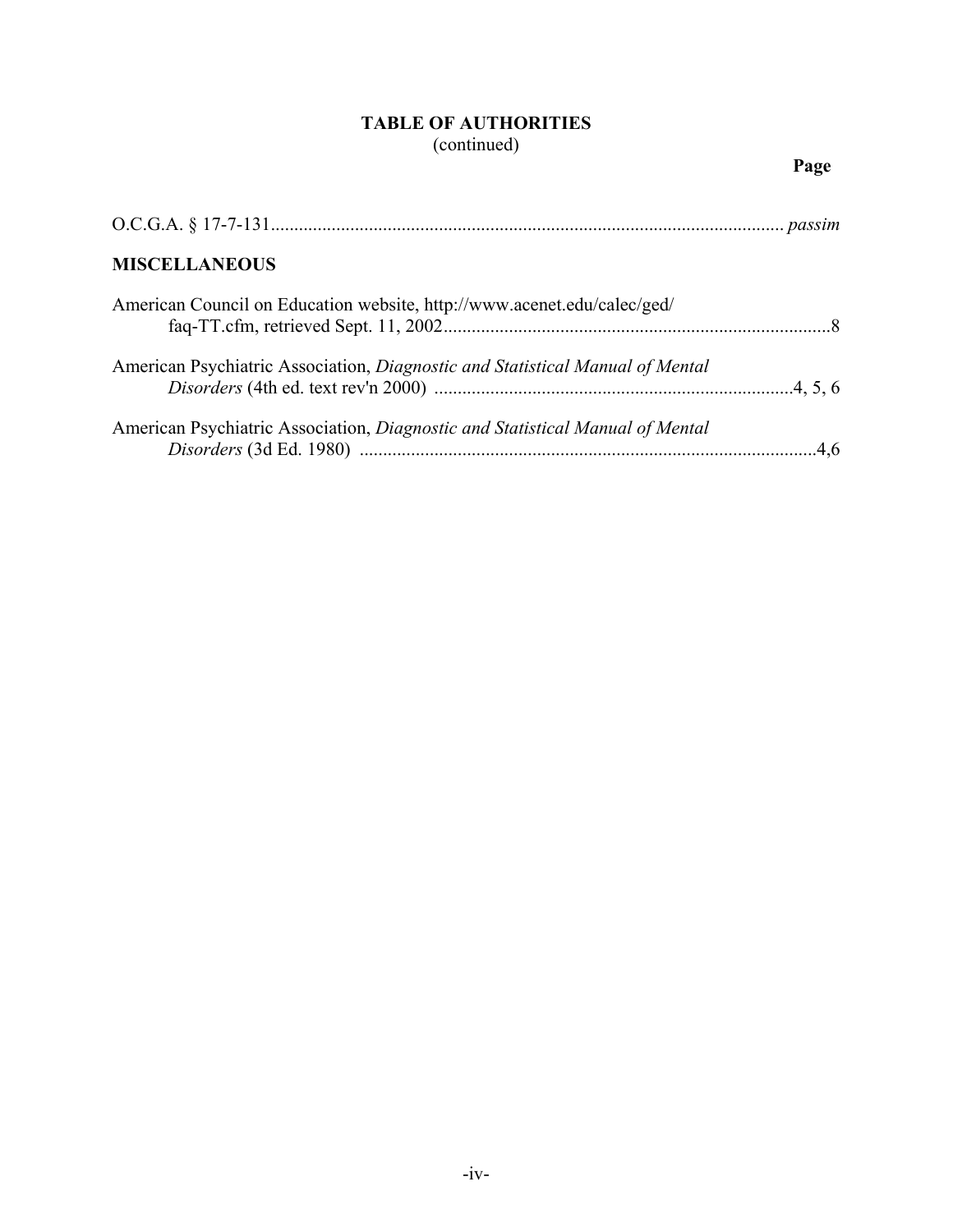#### **INTRODUCTION**

 Years after Alphonso Stripling was sentenced to death, compelling evidence came to light that proved beyond a reasonable doubt that he is mentally retarded. That evidence — and the reasons why it was not discovered earlier — convinced the Superior Court of Butts County to grant Mr. Stripling relief from his death sentence. The Habeas Court's detailed 76-page Statement and Order demonstrates why the writ is necessary in this case: *Georgia can not and will not execute a man who has proven beyond a reasonable doubt that he is mentally retarded*. *Turpin v. Hill*, 269 Ga. 302, 303 (1998) (execution of a mentally retarded person would be a miscarriage of justice); *Fleming v. Zant*, 259 Ga. 687, 689 (1989) (capital punishment of mentally retarded people is "categorically prohibit[ed]" by the Georgia Constitution); *Atkins v. Virginia*, 536 U.S. 304 (2002) (capital punishment of mentally retarded people violates the Eighth Amendment to the U.S. Constitution).

The Habeas Court made the following findings of fact (among many others):

- "In the proceedings before this Court Petitioner has presented voluminous new evidence that was not presented at trial to support his claim of mental retardation." Order, 9.
- "[T]he evidence in this case has established beyond a reasonable doubt that Alphonso Stripling is mentally retarded." Statement of the Court ("Statement"), 2; Order, 4.
- The State withheld from Mr. Stripling "[m]ental health records, \* \* \* which revealed significant evidence of [his] mentally retarded condition," including an IQ score of 67 at age 16, and reports showing that the State diagnosed Mr. Stripling as mentally retarded at age 17. Statement, 2; Order, 6, 9-10, 35-36.
- The State also withheld from Mr. Stripling the notes and report of Dr. Cooper, an intern psychologist who examined and tested Mr. Stripling before trial at the request of the State's testifying expert. "Dr. Cooper's notes and report contain information that is favorable to Petitioner's mental retardation claim," and "the prosecution's failure to disclose the notes and report prejudiced the defense." Order, 40-41.
- Much more evidence of mental retardation was available to Mr. Stripling's trial counsel, including childhood IQ scores of 64 and 52 in elementary school records, but "trial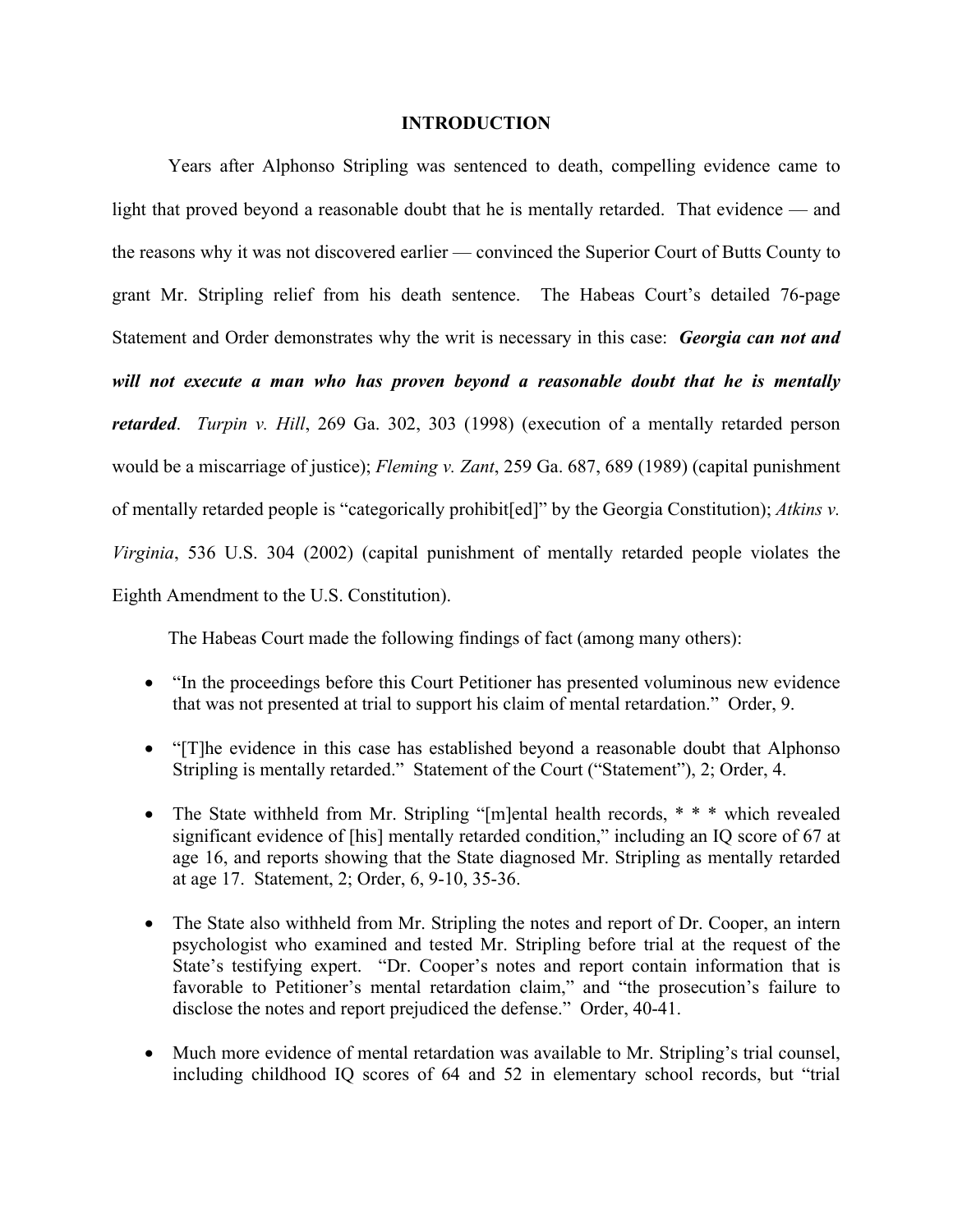counsel \* \* \* fail[ed] to acquire such evidence [as they could have done] by making an appropriate investigation." Statement, 2-3; Order, 45-50, 53.

- The evidence upon which the State relied at Mr. Stripling's trial was "completely" discredit[ed]" at the habeas hearing. Order, 15. A test score that the prosecution represented to be from an "IQ test" in fact did not measure IQ, and was "of absolutely no worth [as an indicator of] intellectual functioning." Order, 16-18. Dr. Youngleson, the prosecution's psychologist, admitted to the Habeas Court that when he examined Mr. Stripling "he did not know mental retardation was an issue at trial and that if he had, he would have conducted testing [and] would not have used a 'guesstimated' IQ score." Order, 23. The Habeas Court found that Dr. Youngleson "had no basis for that ['guesstimated' IQ] testimony as he is not an expert in mental retardation, and he never examined Petitioner for mental retardation." Order, 32.
- Every credible expert "has reached the same conclusion Petitioner is mentally retarded." Order, 24. "There is no credible evidence to the contrary." Order, 4.

Under settled Georgia law, the facts found by the Habeas Court amply justify the relief that it granted. The State devotes much of its brief to disagreeing with these findings of fact, but can not and does not assert that they are unsupported by "any evidence" — the applicable standard of review. The State's few legal arguments lack merit. Therefore, this Court should uphold the Habeas Court's factual findings and affirm the grant of habeas relief.

#### **STANDARD OF REVIEW**

 "The question of determining credibility of testimony in a habeas corpus hearing is vested in the hearing judge." *Nelson v. Smith*, 228 Ga. 117, 119 (1971). "Factual determinations made by the habeas court are upheld on appeal unless clearly erroneous, *i.e.*, there is no evidence to support them.\* \* \* [T]he 'clearly erroneous' test is the same as the 'any evidence rule.' Thus, an appellate court will not disturb fact findings of a trial court if there is any evidence to sustain them." *Turpin v. Todd*, 271 Ga. 386, 390 (1999) (internal quotation marks omitted). The law is applied *de novo* to those facts. *See, e.g.*, *Wetherington v. Carlisle*, 273 Ga. 854, 855 (2001).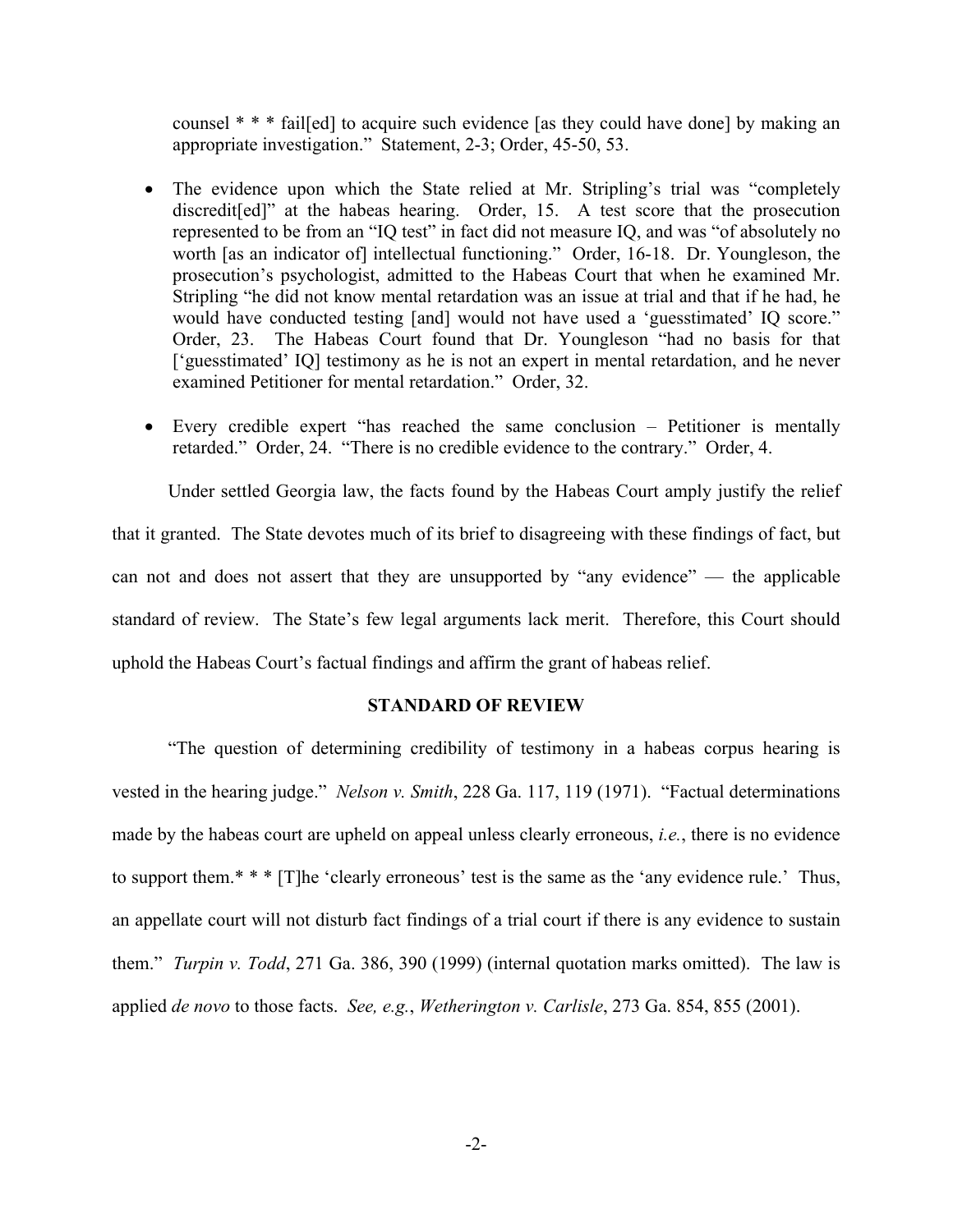#### **ARGUMENT**

### **I. THE FINDING OF MENTAL RETARDATION IS SUPPORTED BY THE EVIDENCE**

After an extensive and detailed review of the evidence at Mr. Stripling's original trial and

the new evidence presented at a four-day evidentiary hearing (Order, 4-26), the Habeas Court

found that Mr. Stripling is mentally retarded and granted him relief on five independent grounds:

- 1. Because Mr. Stripling is in fact mentally retarded, he has an absolute constitutional right to be free from capital punishment, and it would be a miscarriage of justice to execute him. Therefore, the Habeas Court vacated his death sentence, and ordered the trial court to impose an appropriate non-capital sentence. Order, 27-34.
- 2. Mr. Stripling's trial was fundamentally unfair and unreliable because the State, in violation of *Brady v. Maryland*, withheld substantial evidence of Mr. Stripling's mental retardation, including Mr. Stripling's parole file and the report and notes of Dr. Cooper. Therefore, the Habeas Court ordered a new trial on the issue of Mr. Stripling's mental retardation. Order, 34-44.
- 3. The trial also was fundamentally unfair and unreliable because Mr. Stripling's trial counsel failed to present substantial, readily available evidence of his mental retardation, thus denying him his Sixth Amendment right to effective assistance of counsel. Therefore, the Habeas Court granted him a new trial on the issue of mental retardation. Order, 44-59.
- 4. In light of the United States Supreme Court's recent decision in *Atkins v. Virginia*, which held that capital punishment of mentally retarded people is cruel and unusual punishment under the Eighth Amendment, the statutory burden of proof requiring Mr. Stripling to prove his mental retardation beyond a reasonable doubt was unconstitutional. Therefore, the Habeas Court granted him a new trial on the issue of mental retardation under a constitutional burden of proof. Order, 61-71.
- 5. Throughout the trial, the prosecution violated *State v. Patillo* by repeatedly emphasizing the effect of a verdict of 'Guilty but Mentally Retarded' (*i.e.*, that capital punishment could not be imposed). Therefore, the Habeas Court ordered a new trial on the issue of Mr. Stripling's mental retardation. Order, 59-61.

Central to each of these holdings is the Habeas Court's factual finding that Mr. Stripling

is mentally retarded. That finding was supported by overwhelming evidence. A consistent 30-

year pattern of IQ test scores proved that Mr. Stripling's IQ is in the mentally retarded range.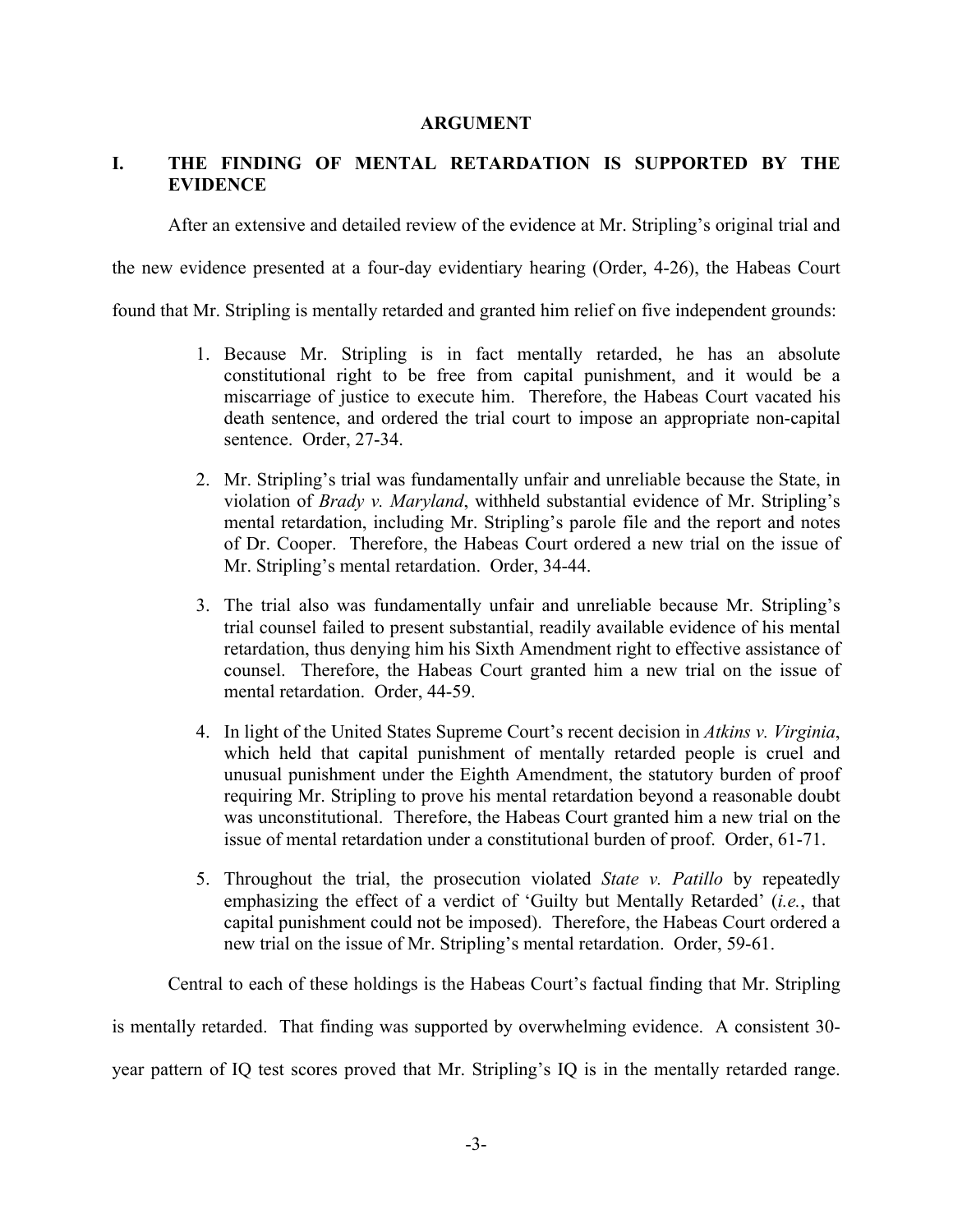Order, 4. More than twenty witnesses testified to Mr. Stripling's serious adaptive-behavior problems. Order, 12-15, 24-26. Mr. Stripling's mental retardation was readily apparent before age eighteen — so apparent that the State *diagnosed* Mr. Stripling as "mentally retarded" at age 17. Order, 9-10; Tr. 542, 543 (parole records). Every expert who considered this evidence agreed that Mr. Stripling meets the 3-part statutory definition of mental retardation.<sup>1</sup> Order, 24.

The evidence clearly established that Mr. Stripling's IQ is in the mentally retarded range. $\degree$  The following test results were admitted into evidence:

| Year | <u>Age</u>                        | <b>IQ</b> score   | Offered at trial? | <b>Test</b>                                           |
|------|-----------------------------------|-------------------|-------------------|-------------------------------------------------------|
| 1967 | 10(3 <sup>rd</sup> grade)         | <b>IO 64</b>      | No                | California Achievement Test in<br>school recoreds     |
| 1969 | $12(5^{\text{th}} \text{ grade})$ | $\overline{1052}$ | No                | California Achievement Test in<br>school records      |
| 1973 | 16                                | IQ 67             | N <sub>0</sub>    | Prison IQ test in parole records                      |
| 1974 | 17                                | IQ 68             | <b>Yes</b>        | Peabody IQ test in prison records                     |
| 1989 | 32                                | IQ 64             | <b>Yes</b>        | WAIS-R IQ test administered by<br>Dr. Kiehlbauch      |
| 1996 | 39                                | <b>IO 72</b>      | $\overline{N}$    | WAIS-R IQ test administered by<br>Dr. Derning         |
| 1997 | 40                                | <b>IQ 61</b>      | N <sub>0</sub>    | Stanford-Binet IQ test<br>administered by Dr. Shaffer |

<sup>&</sup>lt;sup>1</sup> "The essential features of mental retardation are (i) significantly subaverage general intellectual functioning, (ii) resulting in or associated with impairments in adaptive behavior, and (iii) manifestation of this impairment during the developmental period." *Stripling v. State*, 261 Ga. 1, 4 (1991); *see also* O.C.G.A. § 17-7-131(a)(3); American Psychiatric Association, *Diagnostic and Statistical Manual of Mental Disorders* (4th ed. text rev'n 2000) ("DSM IV-TR"); American Psychiatric Association, *Diagnostic and Statistical Manual of Mental Disorders* (3d Ed. 1980) ("DSM III"). The statutory definition of mental retardation "is consistent with" the definition supplied by DSM III. *Stripling*, 261 Ga. at 4.

<sup>2</sup> "Significantly subaverage intellectual functioning is defined as an IQ of about 70 or below (approximately 2 standard deviations below the mean)." DSM-IV-TR at 41-42; *see also* DSM-III at 28.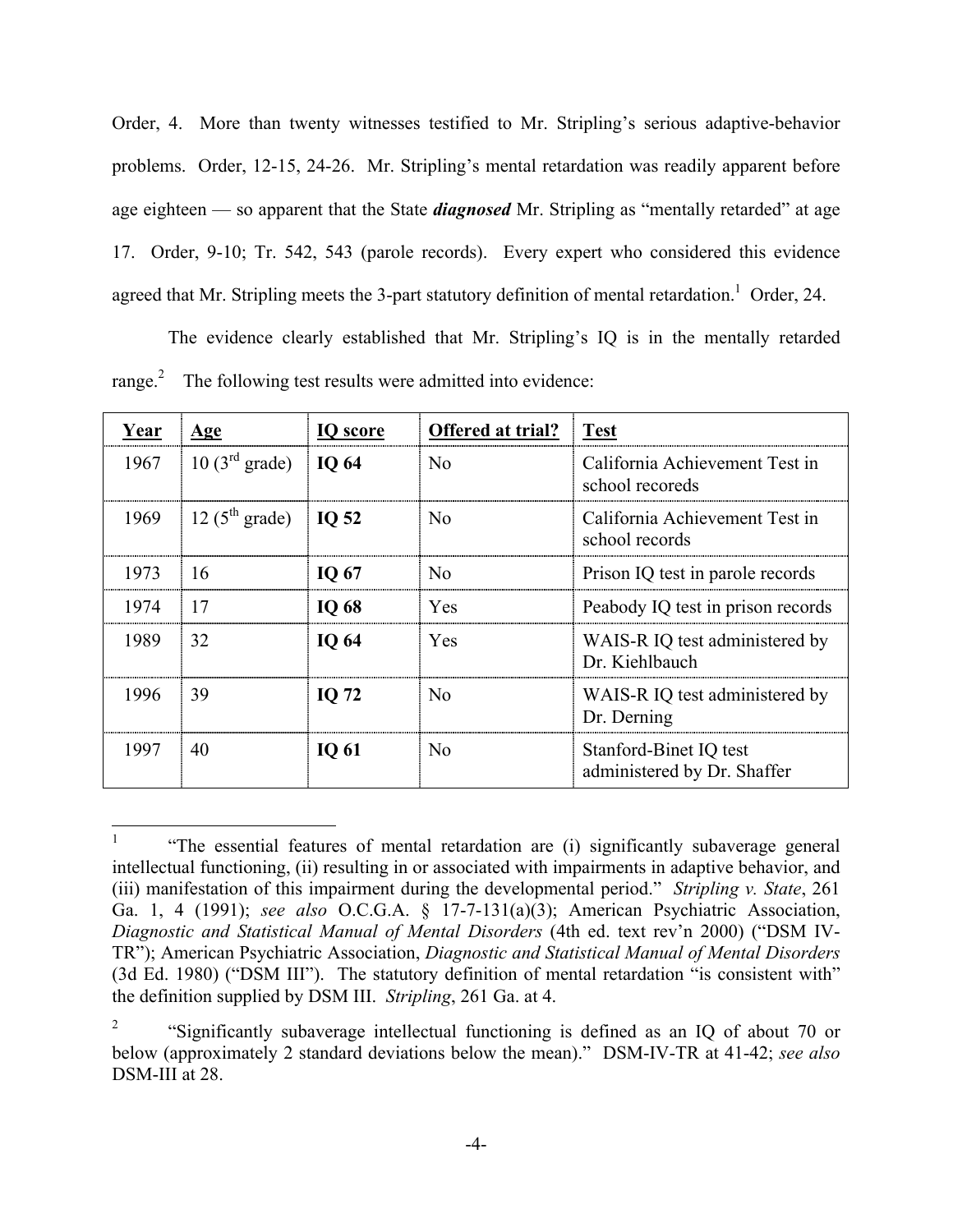Based on these test results, all of the experts who examined the issue concluded that Mr. Stripling's true IQ is below 70. (*See e.g.*, Tr. 75-80, 109, 112-13 (Professor Luckasson's testimony that Mr. Stripling's "true IQ is in the low 60's"); 242 (Dr. Shaffer's testimony that the scores "are remarkably consistent in the sense that they do not deviate very far from the range of 61 to 64"); 318 (Dr. Cooper's testimony that "the IQ tests were pretty consistently in the mild [mentally retarded] range," but "some of the affidavits on adaptive functioning make me wonder if the adaptive functioning was even lower than mildly mentally retarded")). There is no expert testimony or evidence to the contrary.3

The evidence also established that Mr. Stripling has significant limitations in adaptive functioning.<sup>4</sup> Mr. Stripling submitted affidavits from over 20 people — his teachers, friends, relatives, minister and acquaintances — who offered compelling testimony demonstrating that Mr. Stripling could not do even the simplest tasks expected of someone his age. The Habeas Court specifically found that testimony to be credible. Order, 26 n.30. These witnesses testified that Mr. Stripling could not make a sandwich at the age of 10 (Tr. 760-61), was not toilet trained

<sup>&</sup>lt;sup>3</sup> The experts agreed that the score of 72 on the 1996 WAIS-R was consistent with a diagnosis of mental retardation. As Dr. Shaffer testified: "It is above the 70. However, the DSM states very specifically that IQ scores in the range of 70 to 75 may result in a diagnosis of mental retardation when there is evidence of subaverage daily living skill behaviors." (Tr. 291- 92). Professor Luckasson agreed: because "according to the DSM, the error range is about plus or minus 5," "a score of 72 on a WAIS [is] consistent with a diagnosis of mental retardation." (Tr. 112). *See generally* DSM-IV-TR at 41-42 ("it is possible to diagnose Mental Retardation in individuals with IQs between 70 and 75 who exhibit significant deficits in adaptive behavior.").

<sup>4</sup> "Adaptive functioning refers to how effectively individuals cope with common life demands and how well they meet the standards of personal independence expected of someone in their particular age group, sociocultural background, and community setting." DSM-IV-TR at 42; *see also* DSM-III at 37. DSM-IV-TR explains that "significant limitations in adaptive functioning" means deficits "in at least two of the following skill areas: communication, selfcare, home living, social/interpersonal skills, use of community resources, self-direction, functional academic skills, work, leisure, health, and safety." DSM-IV-TR at 41.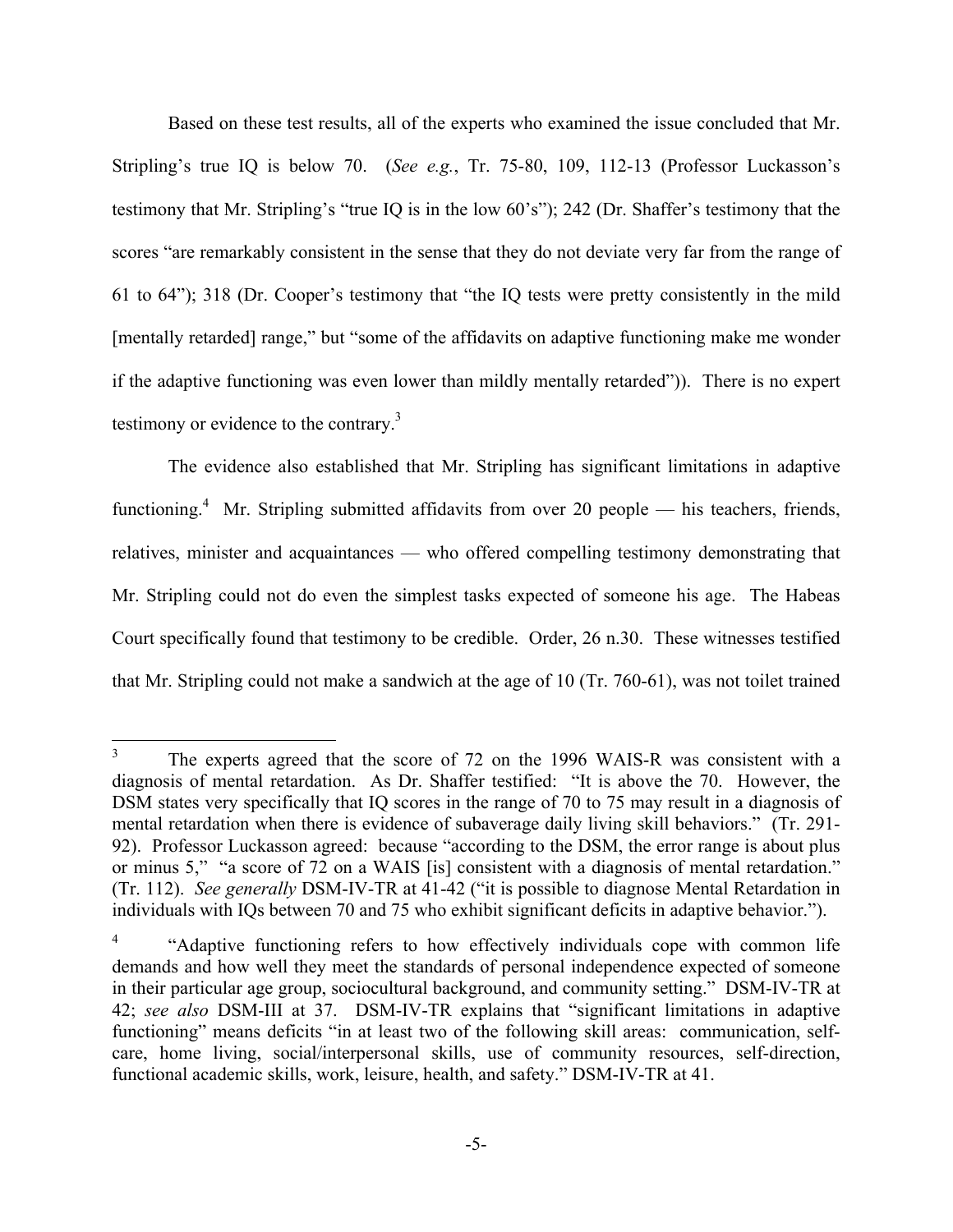until he was almost in his teens, consistently defecating in his pants until the age of twelve (*see, e.g.*, Tr. 775-76, 782-83), could not walk home alone, get on the right bus, or run simple errands at the age of 15 (*see, e.g.*, Tr. 827, 776), and even as an adult could not handle money, could not balance a checkbook and could not count change (*see, e.g.*, Tr. 837-40). Many more examples of Mr. Stripling's difficulties in adapting to life are summarized in the Habeas Court's Order at pages 12-15 and 24-26. Dr. Shaffer testified that "[i]n this case there is some of the most thorough documentation of subaverage adaptive behavior skills that I have seen in many, many cases of mental retardation." (Tr. 291-92; *see also* Tr. 117-124 (Professor Luckasson); Tr. 251- 53, 279 (Dr. Shaffer); Tr. 312-18 (Dr. Cooper)).

Finally, the evidence established that Mr. Stripling's mental retardation was apparent before age eighteen.<sup>5</sup> The affidavits discussed above were replete with evidence that Mr. Stripling had serious developmental problems in childhood and adolescence. Moreover, beginning in grammar school, Mr. Stripling repeatedly scored below 70 on intelligence tests. Based on this evidence, Mr. Stripling could have been diagnosed as mentally retarded before age eighteen. And in fact, he *was* so diagnosed — in the Georgia state prison at Alto when he was 17. (Tr. 542, 543). Several documents from Mr. Stripling's parole file establish that, based on a prison Psychological Report and prison IQ testing, the State determined that Mr. Stripling was mentally retarded in 1974. (Tr. 543 (**"***He is mentally retarded***"**); Tr. 547 ("*The Psychological Report indicates functional mental deficiency*"; "The client seems to have *very serious mental deficiencies with a Peabody score of 68*")).<sup>6</sup>

<sup>&</sup>lt;sup>5</sup> The third element of the definition of mental retardation requires that "the onset must" occur before age eighteen." DSM-IV-TR at 41; *see also* DSM-III at 36.

<sup>6</sup> The State suggests that these reports are hearsay. Br. 25. However, because the State did not object to the admission of the reports into evidence at the habeas hearing (Tr. 11-14), it has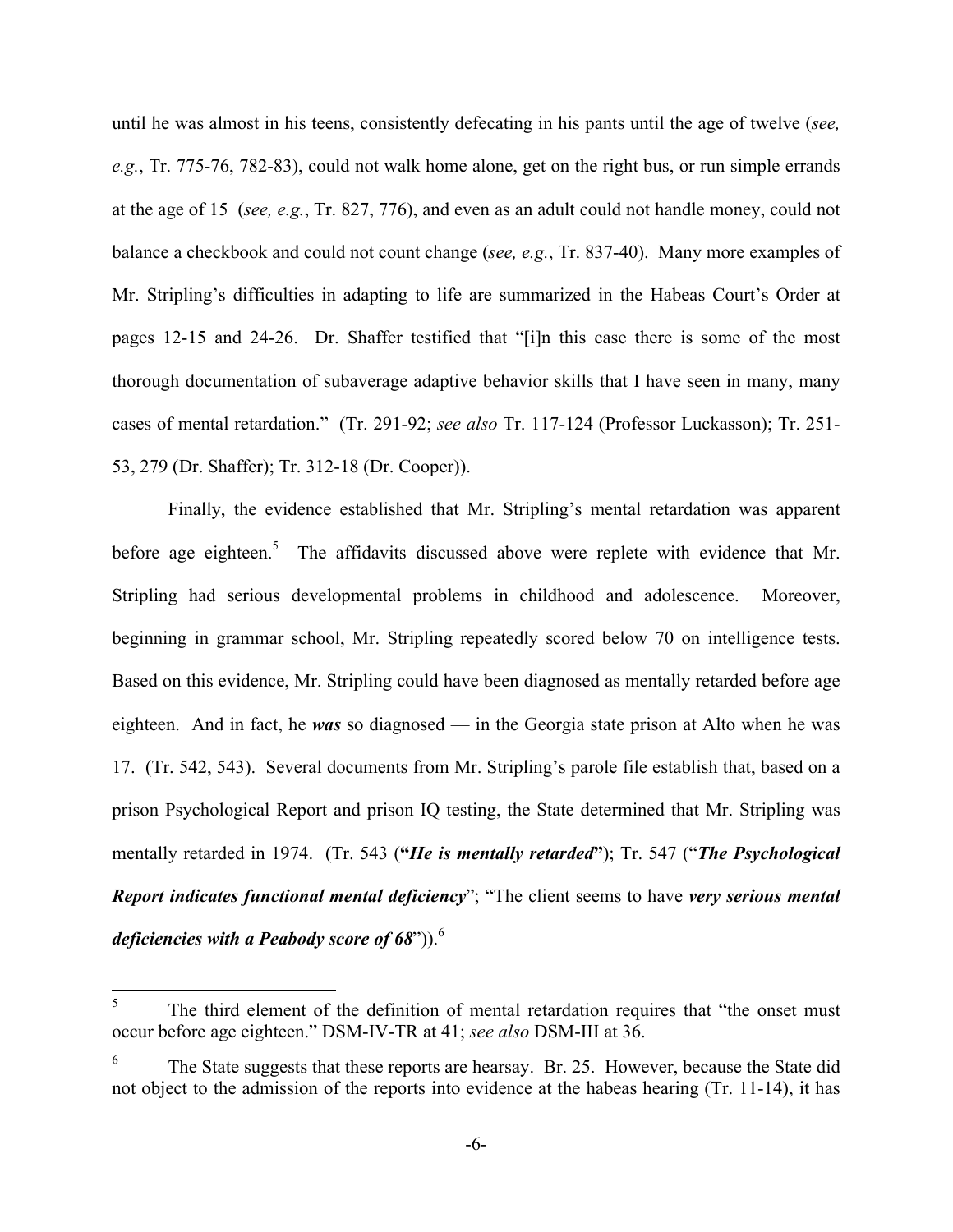There is no evidence to the contrary. The State admitted in closing argument that it "did not present any evidence" on mental retardation at the habeas hearing (Tr. 466), and the State's evidence from the 1989 trial evaporated in light of the facts presented at the habeas hearing. For example, Mr. Stripling's purported IQ score of 111 on the modified "Culture Fair" test was debunked by the author of that test, Dr. Herbert Eber, who testified that this test is not "suitable for diagnosing mental retardation" (Tr. 58), "is not relevant to a DSM determination of mental retardation" (Tr. 71), and cannot properly be used as evidence on the issue of mental retardation (Tr. 58). The Habeas Court found this testimony credible, and concluded that "the 111 Culture Fair score is useless and should not be factored into any calculation on mental retardation." Order, 15-19. Similarly, in a dramatic reversal of his trial testimony, the State's expert at the original trial, Dr. Youngleson, testified that the reason he did no intelligence testing when he evaluated Mr. Stripling was that no one told him "that intelligence was an issue" in the case; had he known that intelligence was an issue, he "would have addressed [it] in a whole lot more detail as I do when I am told that that is the issue." (Tr. 422-24). Dr. Youngleson admitted that his trial testimony based on a "guesstimate" of Mr. Stripling's IQ was "improper." (Tr. 1357-58, 1396). The Habeas Court found that these admissions "significantly undermined" Dr. Youngleson's trial testimony (Order, 21-24), and held that his trial testimony "had no basis" (Order, 32).

 $\overline{a}$ 

waived any objection to the Habeas Court's reliance on the reports as evidence of mental retardation. And, as the Habeas Court specifically found, these reports could have been used in many ways at trial, including "to rebut the State's charges of malingering, depression and recent fabrication," as the basis for defense expert opinions, and to impeach prosecution experts. Order, 58. Defense counsel also "could have subpoenaed the authors of the reports to testify at trial." *Id*. "[S]uch evidence could easily have led the jury to a different verdict." *Id*.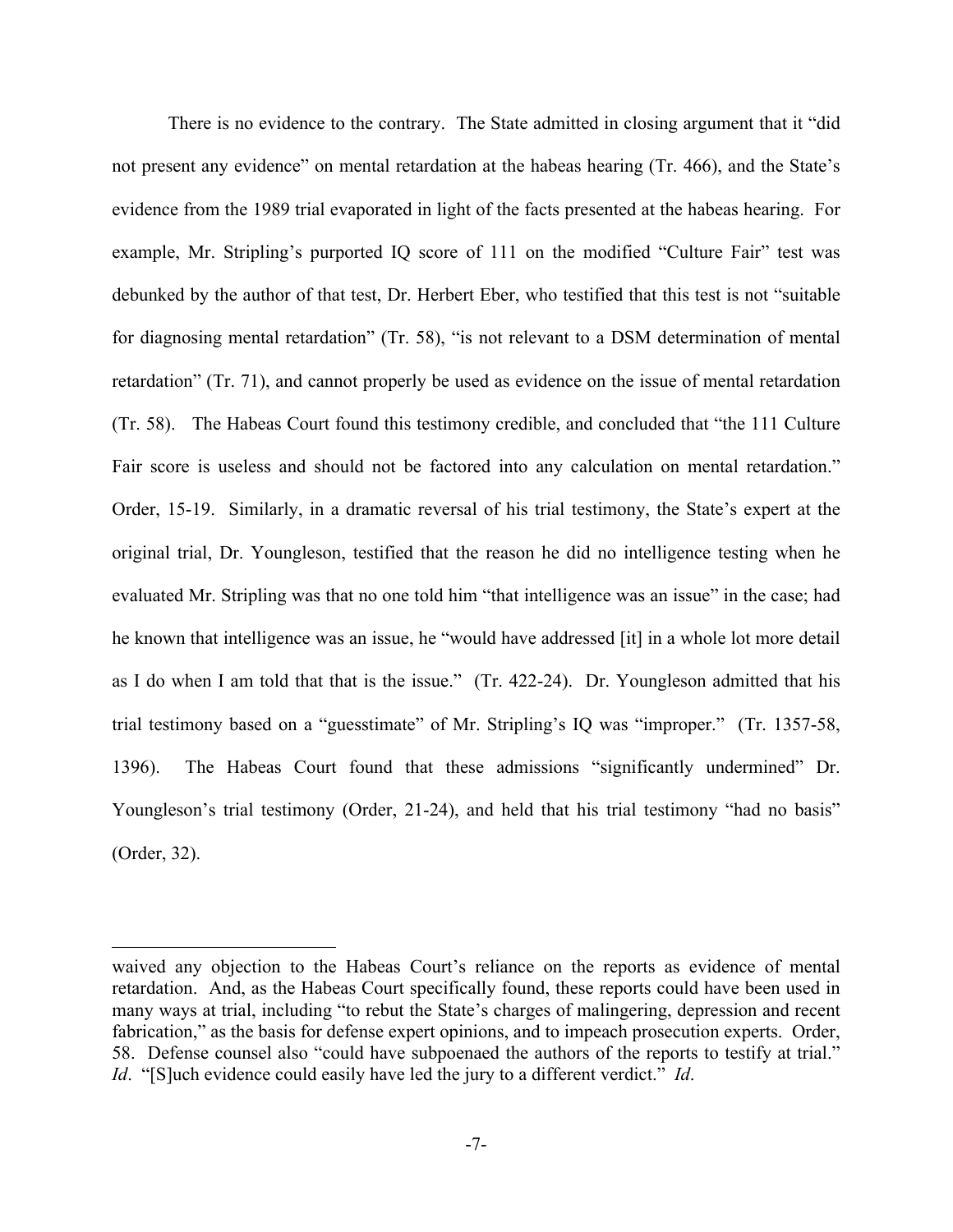In this appeal, the State attempts to relitigate many of those factual determinations. However, at no point does the State show, or even claim, that any of the Habeas Court's factual findings lacks evidentiary support. Instead, the State simply reiterates the facts that it believes support its position and restates its preferred resolution of factual disputes. For example:

- The State cites portions of Dr. Youngleson's testimony that it contends are inconsistent with the Habeas Court's finding that when Dr. Youngleson evaluated Mr. Stripling before trial, he did not know that mental retardation was an issue in the case. (Appellant's Brief ("Br.") 24 n.9). However, the State does not deny that both Dr. Youngleson and Dr. Cooper testified that when they evaluated Mr. Stripling they did not know that mental retardation was an issue in the case. The Habeas Court found that testimony credible. Order, 21-24, citing testimony.
- The State attempts to rehabilitate the "Culture Fair" test by pointing to an alleged 1988 study (which the State referred to at the habeas hearing but never offered into evidence) suggesting that "Culture Fair" scores are within 10 points of IQ test scores for most Georgia inmates. Br. 14. Despite this alleged study, all of the experts testified that the "Culture Fair" test is not a reliable measure of IQ, and the Habeas Court found this testimony credible. Order, 15-19.
- The State asserts, with no authority, that Mr. Stripling achieved a high-school equivalency (General Educational Development or "GED") certificate in Prison. Br. 18, 24. The Habeas Court considered and rejected this claim, "based on the experts' testimony regarding [Mr. Stripling's] mental abilities" and the undisputed fact that "the Department of Education has no GED on file for [Mr. Stripling]." Order, 11. The Habeas Court therefore found as fact that "Petitioner did not obtain a GED." 7 *Id*.
- The State asserts that Mr. Stripling's one IQ score above 70 (a 72, on a test administered by Dr. Derning) contradicts the Habeas Court's finding of mental retardation. Br. 26. The State speculates here, as it did in the Habeas Court, that Dr. Derning "presumably" did not find Mr. Stripling to be mentally retarded. *Id*. But the Habeas Court found that the State's "position is wholly unfounded and unsupported by the record." Order, 24 n.26. The Habeas Court found that, "as all parties agree," a score of 72 is within the 5-point margin of error of an IQ test,

<sup>&</sup>lt;sup>7</sup> To pass the GED "[y]ou have to be able to read, compute, interpret information, and express yourself in writing on a level comparable to that of 60 percent of graduating high school seniors." (American Council on Education website, http://www.acenet.edu/calec/ged/faq-TT.cfm, retrieved Sept. 11, 2002). The State's own testing showed that at age 23 Mr. Stripling functioned at a 3rd grade level in reading and math, and at a 2nd grade level in spelling. (Tr. 681).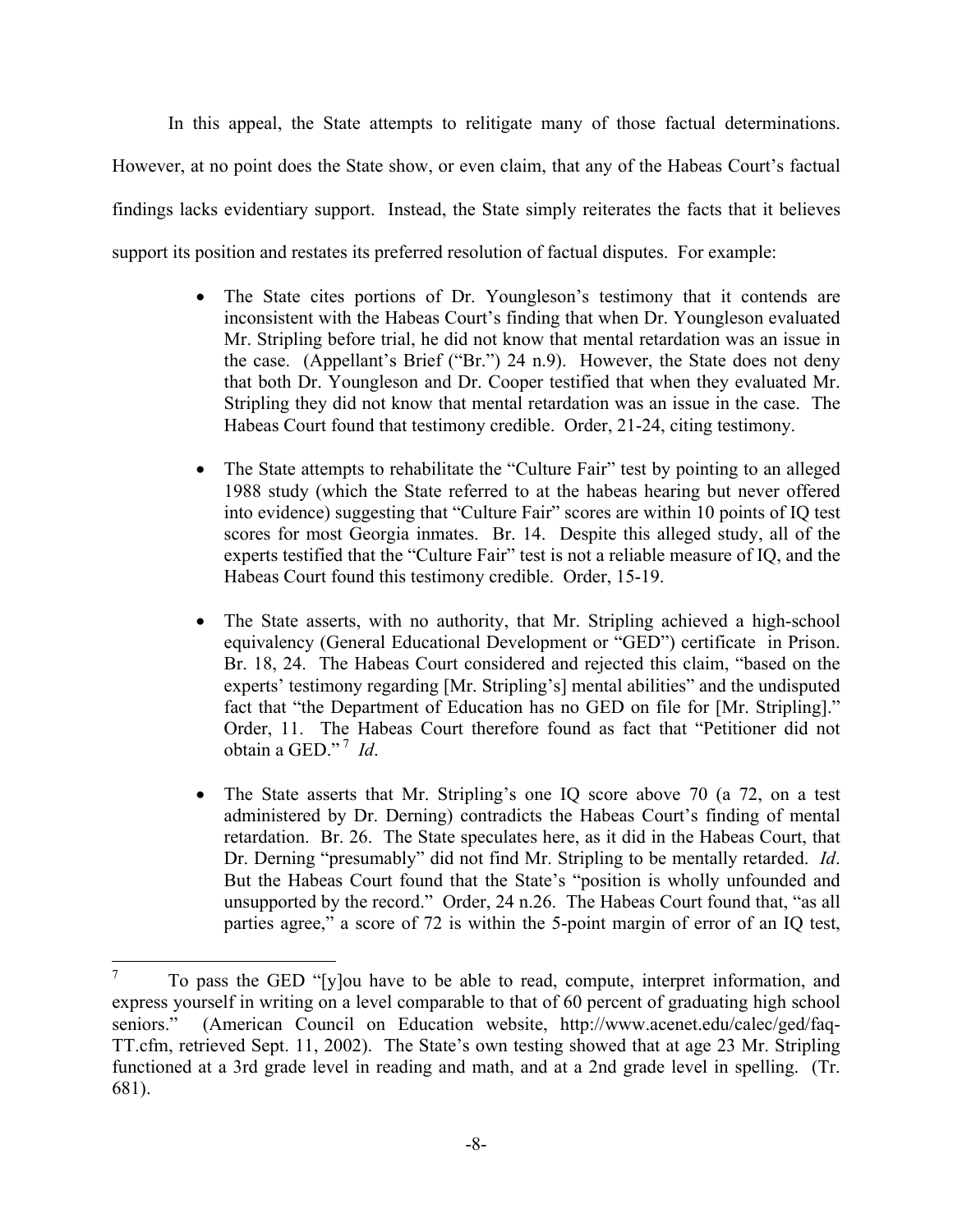and "[t]he only evidence before this court establishes that Dr. Derning believed his test score \* \* \* was consistent with \* \* \* mental retardation." *Id*.

On each of these issues, the State simply repeats factual arguments that the Habeas Court rejected based on its considered analysis of the evidence and the credibility of witnesses. Such arguments cannot justify reversal. If "the evidence is conflicting upon the issue of fact [the Habeas Court's] decision will not be controlled where there is any competent evidence to support his findings." *Brown v. Smith*, 223 Ga. 433, 434 (1967); see also *Carlisle*, 273 Ga. at 855 ("While [the State's factual position] is a viable view of the evidence, it is not the one that the court found persuasive. As there was evidence to support the court's factual findings \* \* \* the court's decision cannot be found to be clearly erroneous."). "[T]he burden is on him who asserts error to show it affirmatively by the record." *Smith v. State*, 203 Ga. 636, 637 (1948). On this record, the State cannot carry that heavy burden.

Therefore, this Court should affirm the Habeas Court's factual findings in their entirety. Mr. Stripling's mental retardation is now established "beyond a reasonable doubt," and that fact must be accepted for all purposes in this appeal.

## **II. THE HABEAS COURT'S HOLDING THAT IT WOULD BE A MISCARRIAGE OF JUSTICE TO EXECUTE MR. STRIPLING WAS CORRECT**

Based on its findings of fact, and in light of the categorical prohibition against executing mentally retarded people under both the Georgia and Federal Constitutions, the Habeas Court held that it would be a miscarriage of justice to execute Mr. Stripling. Order, 31-34 (citing *Turpin v. Hill*, 269 Ga. 302, 303 (1998); *see also Fleming v. Zant*, 259 Ga. 687, 689 (1989); *Atkins v. Virginia*, 536 U.S. 304 (2002)). Because Georgia's habeas statute instructs that "[i]n all cases habeas corpus relief shall be granted to avoid a miscarriage of justice," *see, e.g.*, *Valenzuela v. Newsome*, 253 Ga. 793, 796 (1985) (quoting O.C.G.A. § 9-14-48(d)), the Habeas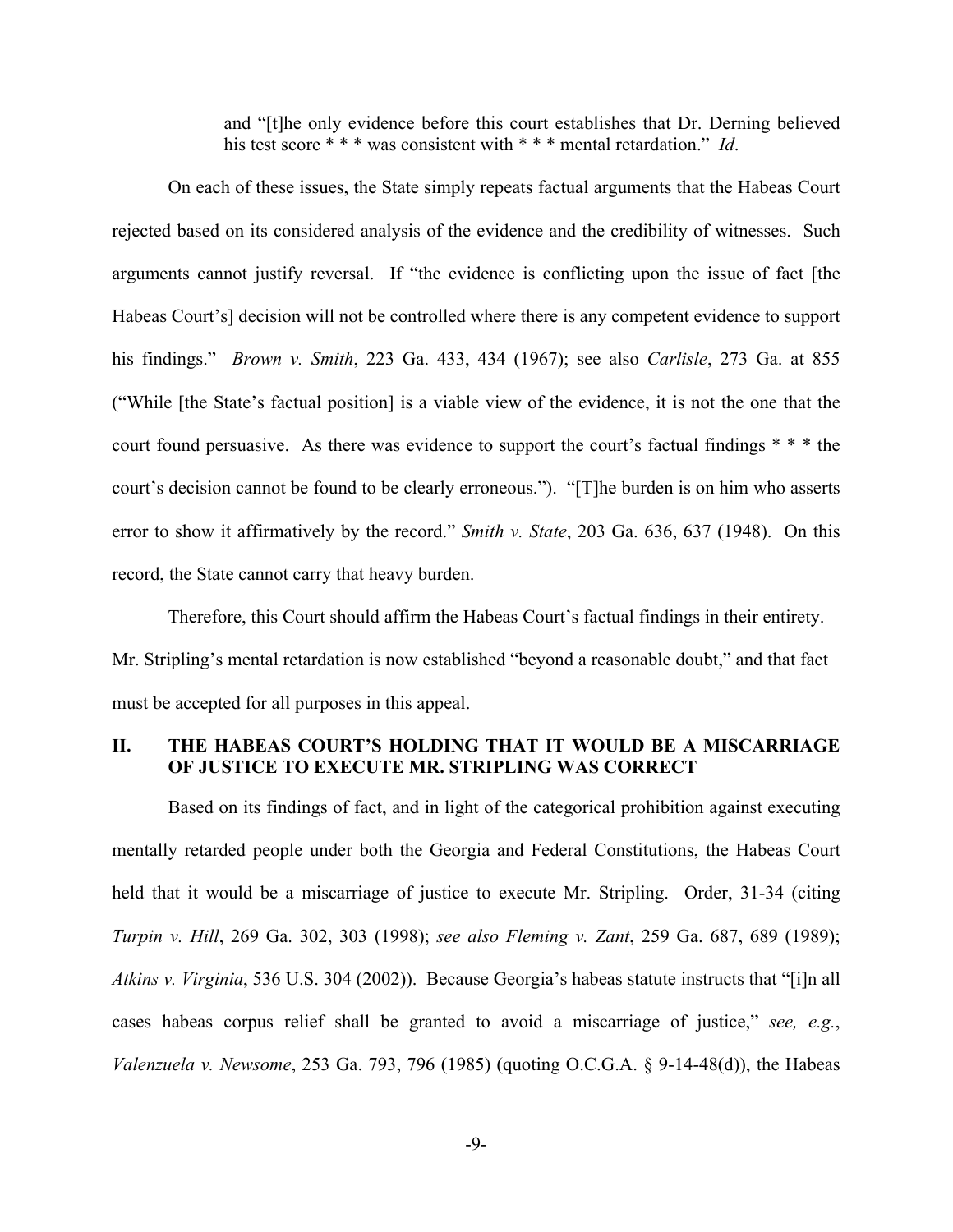Court vacated Mr. Stripling's death sentence and ordered that a non-capital punishment be imposed. Order, 31-34.

The Habeas Court's order was a straightforward application of this Court's controlling decisions. The State admits, as it must, that this Court has recognized a "miscarriage of justice exception to the res judicata procedural bar under which examination of this claim by the habeas court was permissible." Br. 22 (citing *Valenzuela*). The State does not deny that Mr. Stripling submitted "new reliable evidence that was not presented at trial," thus satisfying the prerequisite for a habeas petitioner seeking to relitigate an issue that was decided adversely at trial. *Walker v. Penn*, 271 Ga. 609, 612 (1999) (quoting *Schlup v. Delo*, 513 U.S. 298, 324 (1995)). Therefore, the State admits that the Habeas Court could properly grant relief under the miscarriage of justice exception *if* Mr. Stripling proved that he is "actually innocent of the death penalty," (*i.e.*, that he is mentally retarded) under the proper standard. Br. 23.

The State's only legal argument on this issue is its contention that the Habeas Court applied the wrong standard to decide whether Mr. Stripling proved his mental retardation. Br. 22-23. The Habeas Court was guided by this Court's instruction in *Turpin v. Hill,* 269 Ga. at 303-04, that a habeas court deciding a claim of mental retardation under the miscarriage of justice exception should conduct a hearing, make a finding as to whether petitioner has proved mental retardation under the governing statutory standard of O.C.G.A. § 17-7-131, and then issue an order granting or denying relief pursuant to that finding. The State contends that the Habeas Court should instead have followed the different standard of *Sawyer v. Whitley*, 505 U.S. 333, 335-36 (1992), in which the U.S. Supreme Court instructed federal district courts that a petitioner who asserts ineligibility for the death penalty in a "successive, abusive, or defaulted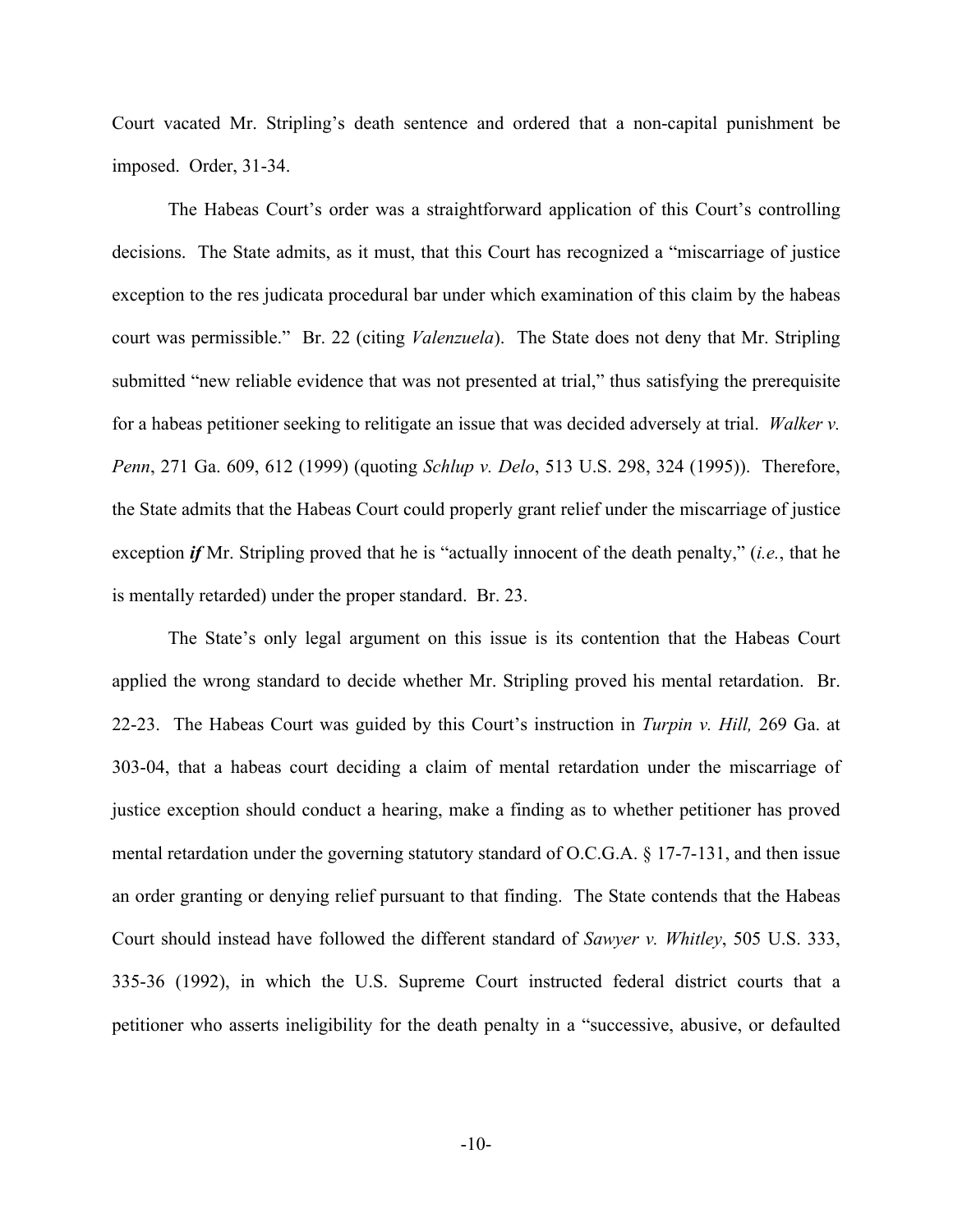federal habeas claim," must "show by clear and convincing evidence that, but for a constitutional error, no reasonable juror would have found the petitioner eligible for the death penalty."

The State's proposed new standard is not grounds for reversal, for four reasons. *First*, the State raised this legal issue for the first time on appeal. It never cited *Sawyer* in the Habeas Court, and never urged the Habeas Court to follow the standard that it now advocates. "Routinely, this Court refuses to review issues not raised in the trial court. \* \* \* Fairness to the trial court and to the parties demands that legal issues be asserted in the trial court." *Pfeiffer v. Georgia Dep't of Transp.*, 275 Ga. 827, 829 (2002).

*Second*, there is no basis in Georgia law for applying the *Sawyer* standard in a Georgia state habeas case, and the State cites no authority for its proposed change in the law. The State relies only on language in *Hill* and *Head v. Ferrell*, to the effect that the *Hill* procedure applies in cases where the issue "was not raised at trial." Br. 22 (quoting *Ferrell*, 274 Ga. at 412). But neither *Hill* nor *Ferrell* holds that a different procedure applies in cases like this, where new evidence proving mental retardation is discovered after trial. The State acknowledges that the Habeas Court had to apply *some* standard, (Br. 22), and *Hill* holds that the applicable standard of proof is supplied by the governing statute, O.C.G.A. § 17-7-131. There is no reason to depart from that statutory standard here.

*Third*, the *Sawyer* standard makes no sense in the context of the Georgia habeas statute, O.C.G.A. § 9-14-48(d). Because of the limited scope of federal habeas jurisdiction, *Sawyer* requires a petitioner to prove that "*but for a constitutional error*" he would not have been found eligible for the death penalty. *Sawyer*, 505 U.S. at 352 (Blackmun, J., concurring) (federal jurisdiction to hear habeas petitions by state prisoners depends on an alleged "violation of the Constitution or laws or treaties of the United States") (quoting 28 U.S.C. § 2254(a))). The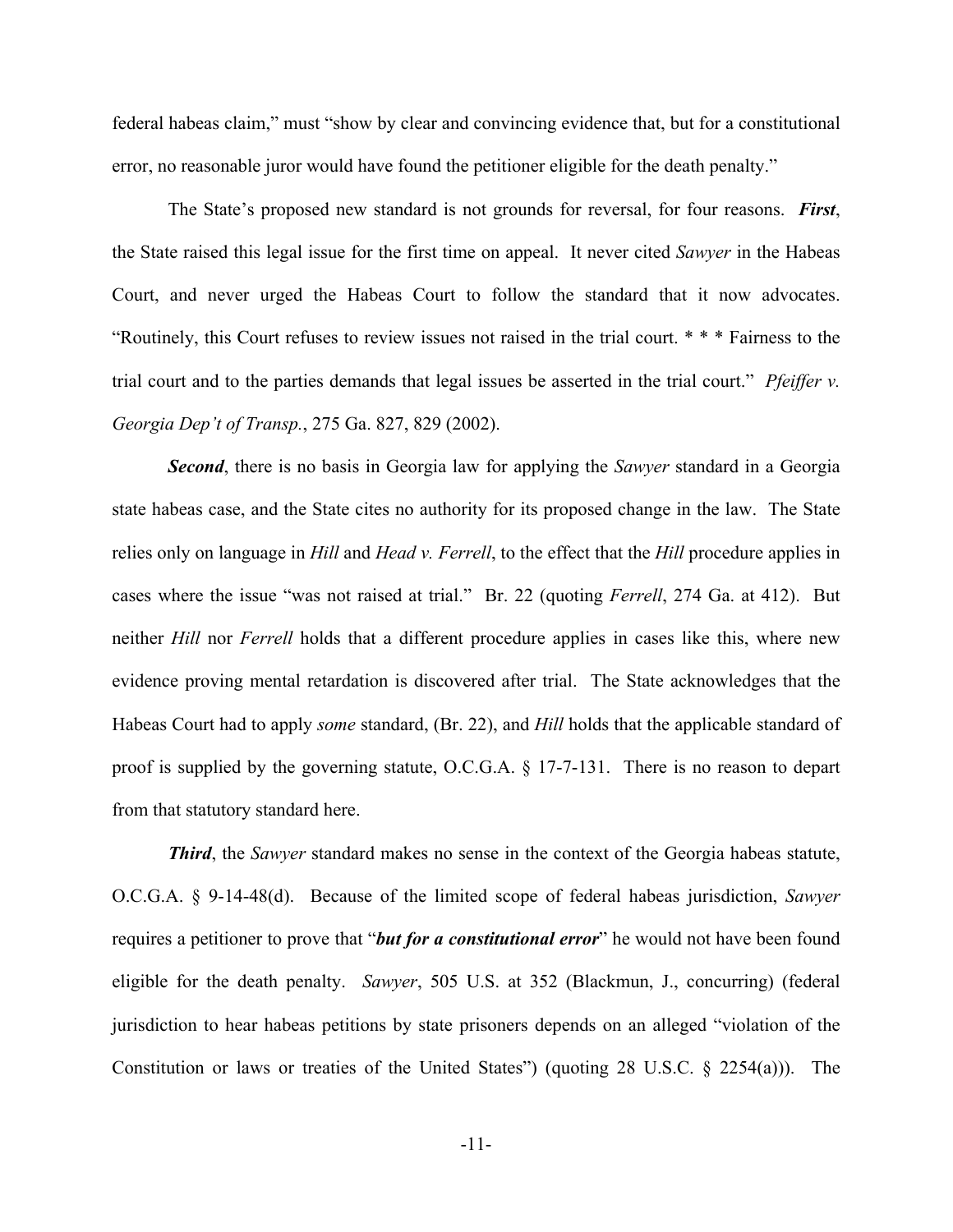Georgia habeas statute contains no such requirement; it provides "[i]n *all cases* habeas corpus relief shall be granted to avoid a miscarriage of justice." O.C.G.A § 9-14-48(d). A simple error of fact may lead to a miscarriage of justice that must be remedied in habeas: "A plain example is a case of mistaken identity." *Valenzuela*, 253 Ga. at 796. Therefore, the State is wrong in asserting that if this Court reverses Mr. Stripling's other claims of "constitutional error" (i.e., the *Brady*, *Strickland*, *Byrd*, *Cooper* and *Patillo* claims), the Habeas Court's miscarriage holding must also be reversed. Br. 24. The claims are independent, because the proper miscarriage standard asks whether Mr. Stripling has proved his mental retardation beyond a reasonable doubt, not whether he was prevented from doing so by a "constitutional error."

*Fourth*, the *Sawyer* standard would not lead to a different result in this case. The Habeas Court found that Mr Stripling proved his mental retardation "beyond a reasonable doubt." The finding that there is "no reasonable doubt" that Mr. Stripling is mentally retarded necessarily means that "no reasonable juror" who considered the evidence could find otherwise. *See Sawyer*, 505 U.S. at 336. While the Habeas Court did not expressly find that Mr. Stripling had proved his mental retardation by the lesser standard of "clear and convincing evidence," the Habeas Court did call Mr. Stripling's evidence "consistent," "voluminous," "compelling," "powerful," "credible," "impress[ive]," "reliable," and "highly probative," described it as "a wealth of information," and found that "there is no credible evidence to the contrary." (Order, 4, 9, 11, 15, 16, 17, 21, 25, 26, 31, 49, 54, 55). These findings easily satisfy the *Sawyer* requirement of proof by "clear and convincing" evidence. Finally, as the Habeas Court found, numerous "constitutional errors" contributed to Mr. Stripling's death sentence, which is itself unconstitutional. Therefore, even if the *Sawyer* standard were applicable, the Habeas Court's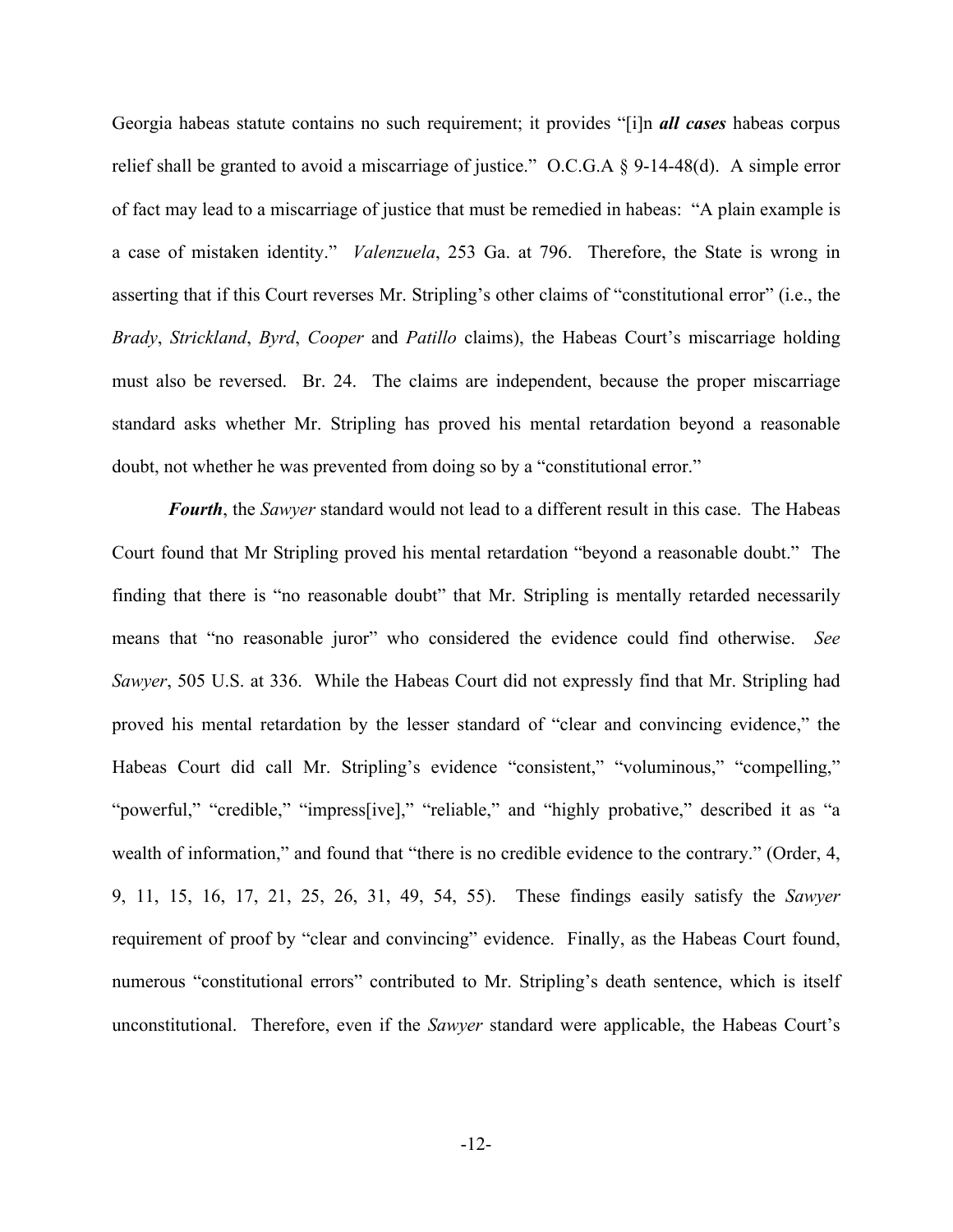order should be affirmed because its fact findings demonstrate that Mr. Stripling met that standard.

The Habeas Court correctly applied Georgia law to the facts of this case, and its conclusion that it would be a miscarriage of justice to execute Mr. Stripling was correct. Therefore, the order granting habeas relief to avoid a miscarriage of justice should be affirmed.

## **III. THE HABEAS COURT'S HOLDING THAT THE STATE VIOLATED BRADY WAS CORRECT**

The State suppressed two sources of information that contained critical evidence of Mr. Stripling's mental retardation: his parole file and the notes and report of Dr. Cooper. Because the suppression of this information caused prejudice to the defense, the State has violated *Brady v. Maryland,* 373 U.S. 83 (1963) and a new trial on the issue of mental retardation is warranted.

#### **A. Parole Records**

At trial Mr. Stripling was denied access to his parole file at the request of the State, after the trial court conducted an *in camera* review. Order, 34. That file contained significant evidence of mental retardation such as, "documentation indicating Petitioner, at the age of 16, scored a 67 on an IQ test," "reports of Department of Corrections staff indicating Petitioner was mentally retarded," and "reports indicating that State officials called into question the validity of the 111 Culture Fair score." Order, 36. "[T]he defense could not have obtained these files by the exercise of due diligence  $* * *$  [and] could not have obtained [the information they contained] through any other source." Order, 35. "The suppression of the Parole files prejudiced the defense." Order, 35. On appeal, Mr. Stripling argued that the file should have been disclosed under *Pope v. State*, 256 Ga. 195 (1986), and *Walker v. State*, 254 Ga. 149 (1985), <sup>8</sup> but

<sup>&</sup>lt;sup>8</sup> *Pope* was cited for the proposition that those portions of the parole file, if any, which are potentially *mitigating* should be disclosed to the defendant.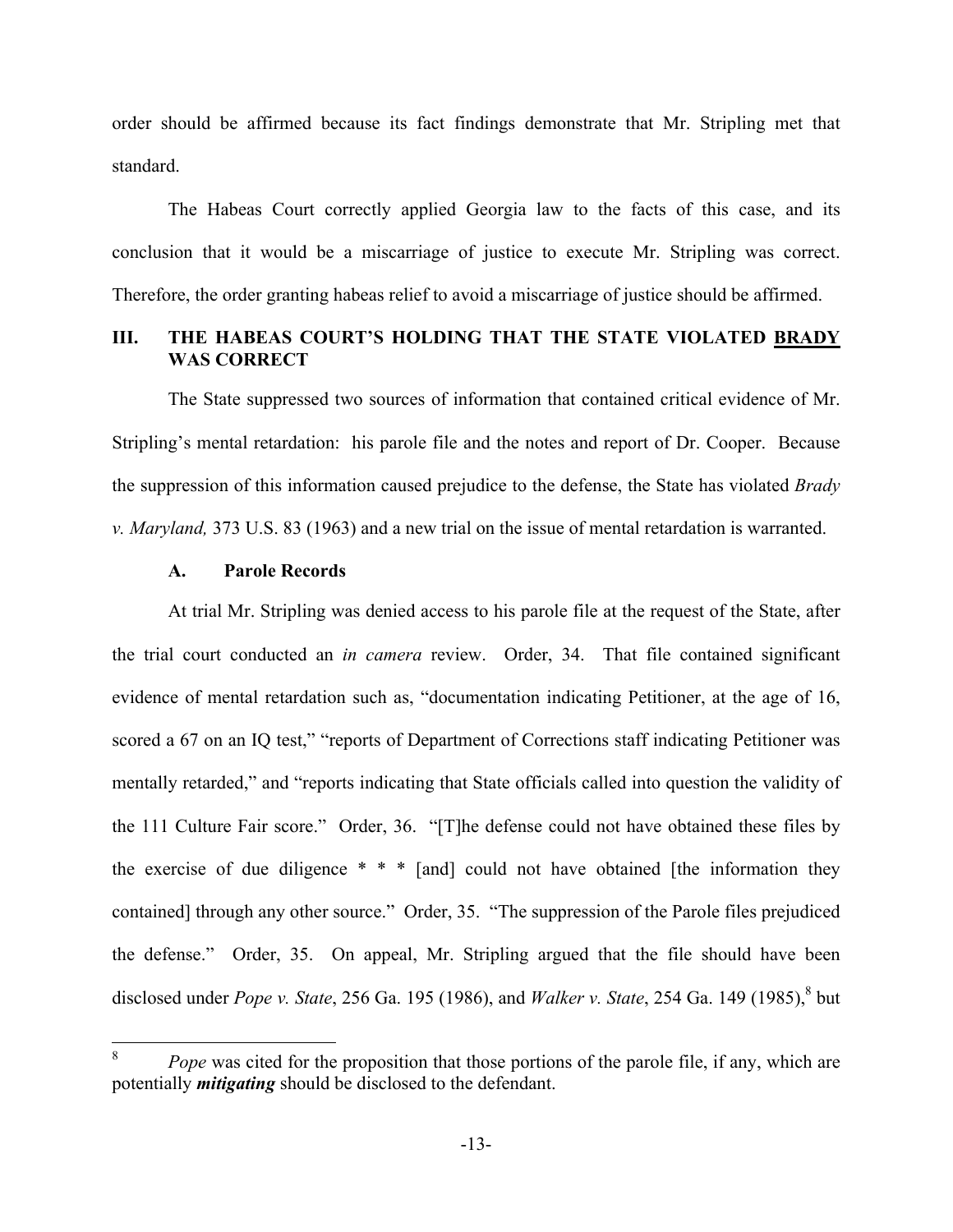did not raise any claim under *Brady v. Maryland*. Order, 34-36. Indeed, Mr. Stripling "could not have raised the claim as a *Brady* violation because he did not know the contents of the file." Order, 36.

The State does not deny that at trial the State suppressed material, exculpatory evidence in its possession and that Mr. Stripling suffered prejudice as a result. The State's only contention is procedural, asserting that this Court already resolved a *Brady* claim related to the parole file during Mr. Stripling's direct appeal, and therefore the claim is *res judicata*. Br. 2. However, it is clear from the Habeas Court's factual findings that Mr. Stripling did not raise — and could not have raised — such a claim. Order, 34-36. It is likewise evident from the direct appeal opinion that this Court "evaluated the Parole file under *Walker* [and *Pope*] and not under *Brady*" Order, 37-38;9 *see also Stripling v. State*, 261 Ga. 1, 6 (1991). Indeed, this Court's opinion never even cited *Brady v. Maryland*, and the Court's discussion was clearly limited to the claim *actually raised* by Mr. Stripling under *Pope* and *Walker*. *Id*. The State's observation that the opinion included a citation to a case that itself cited to *Brady* (Br. 2) does not change the fact that no *Brady* claim was raised, argued, or decided in this case and thus, "the principal of *res judicata* does not apply."10 Order, 38.

The State's refusal to provide the parole files to Mr. Stripling was a clear violation of its duty under *Brady*, particularly since the death penalty was being sought. *See Gardner v.* 

<sup>&</sup>lt;sup>9</sup> In support of this finding, the habeas court noted that this Court reviewed the *Pope* issue under an 'abuse of discretion' standard (the correct analysis for a *Pope* claim) rather than *de novo* review as mandated by a *Brady* analysis. Order, 38 (citing *Wright v. Hopper* 169 F.3d 695 (11th Cir. 1999).

<sup>10</sup> Even if this *Brady* claim were *res judicata*, it would be subject to review in order to avoid a miscarriage of justice — the execution of a man who is mentally retarded. *See, e.g.*, *Valenzuela*, 253 Ga. at 796 ("the writ must pass over procedural bars and the requirements of cause and prejudice, when that shall be necessary to avoid a miscarriage of justice").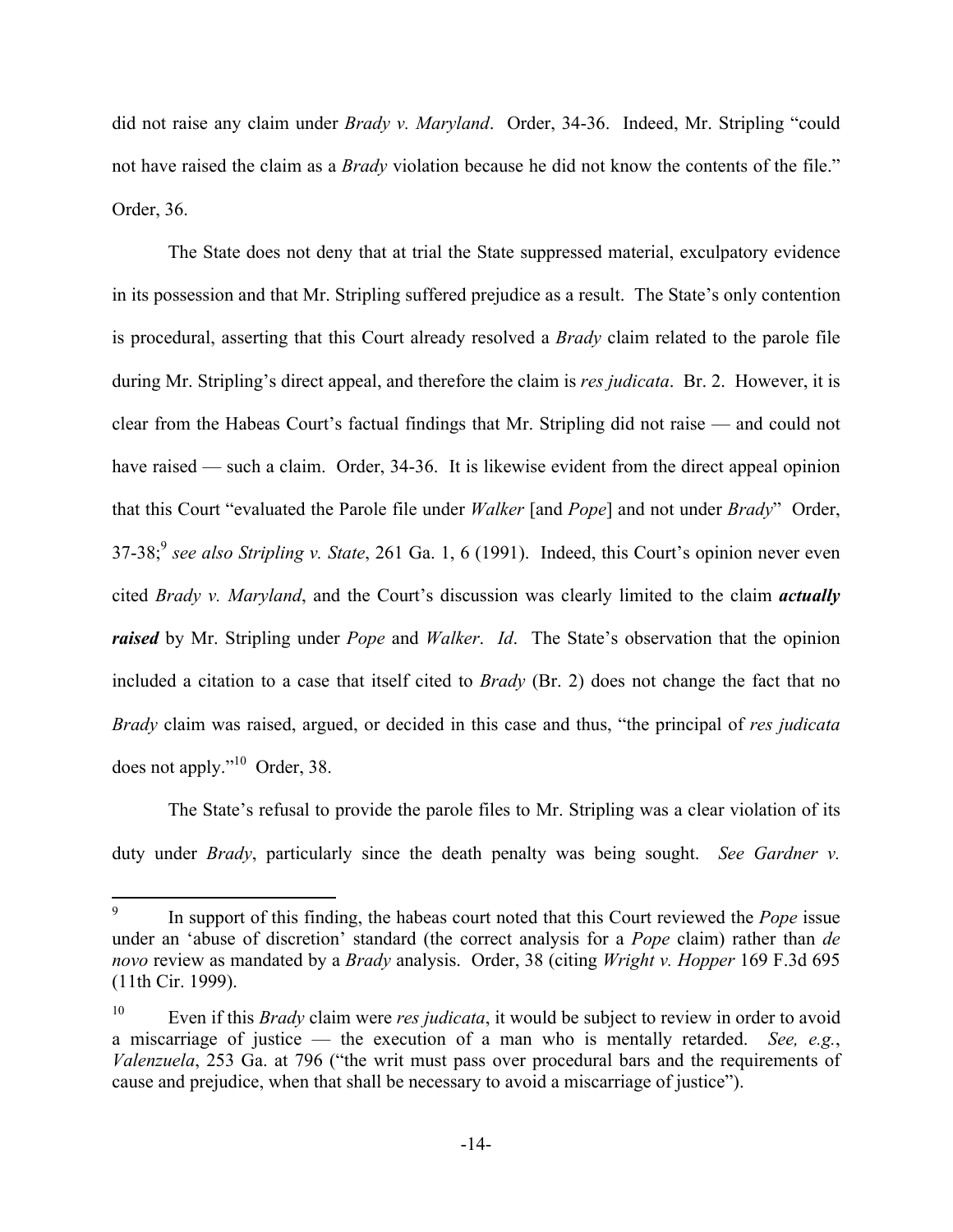*Florida,* 430 U.S. 349 (1977) (the State's duty to the defendant under *Brady* is magnified in capital cases). Because the Habeas Court's factual findings are amply supported by the record (and are not disputed by the State), this Court should affirm the Habeas Court's order granting relief under *Brady*.

#### **B. Dr. Cooper's Notes and Report**

The State also suppressed the notes and report of Dr. John Cooper, Dr. Youngleson's intern, who conducted the testing and most of the interviews with Mr. Stripling before trial. The Habeas Court found as a fact that Dr. Cooper's notes and report would have provided substantial impeachment material and "contain numerous notations that are indicative of deficits in adaptive behavior." Order, 41. It also found that "the defense could not have obtained Dr. Cooper's notes and report with the exercise of due diligence." Order, 40. "[T]he prosecution failed to disclose Dr. Cooper's notes and report \* \* \* [which] prejudiced the defense." Order, 41. The suppression of notes and a report that included exculpatory and impeachment material, made by a member of the State's own expert's team, is a blatant violation of *Brady*. The Habeas Court's conclusion that this violation merits relief is clearly correct.

The State does not contest that "the State possessed evidence favorable to the defendant," or that "the prosecution suppressed the favorable evidence." Br. 3-4. Instead, the State disputes the Habeas Court's fact findings that "the defense could not have obtained Dr. Cooper's notes and report with the exercise of due diligence," and that the suppression of the evidence "prejudiced the defense." *Id*.; *see* Order, 40-41. As to the first issue, the State contends that because Dr. Youngleson mentioned Dr. Cooper during his rebuttal testimony (first mentioning him by name during cross-examination (Trial Tr. 2327)), the State satisfied its burden of production under *Brady* and placed the onus on Mr. Stripling's counsel to make a specific request for any documents that Dr. Cooper may have prepared. This is wrong for at least three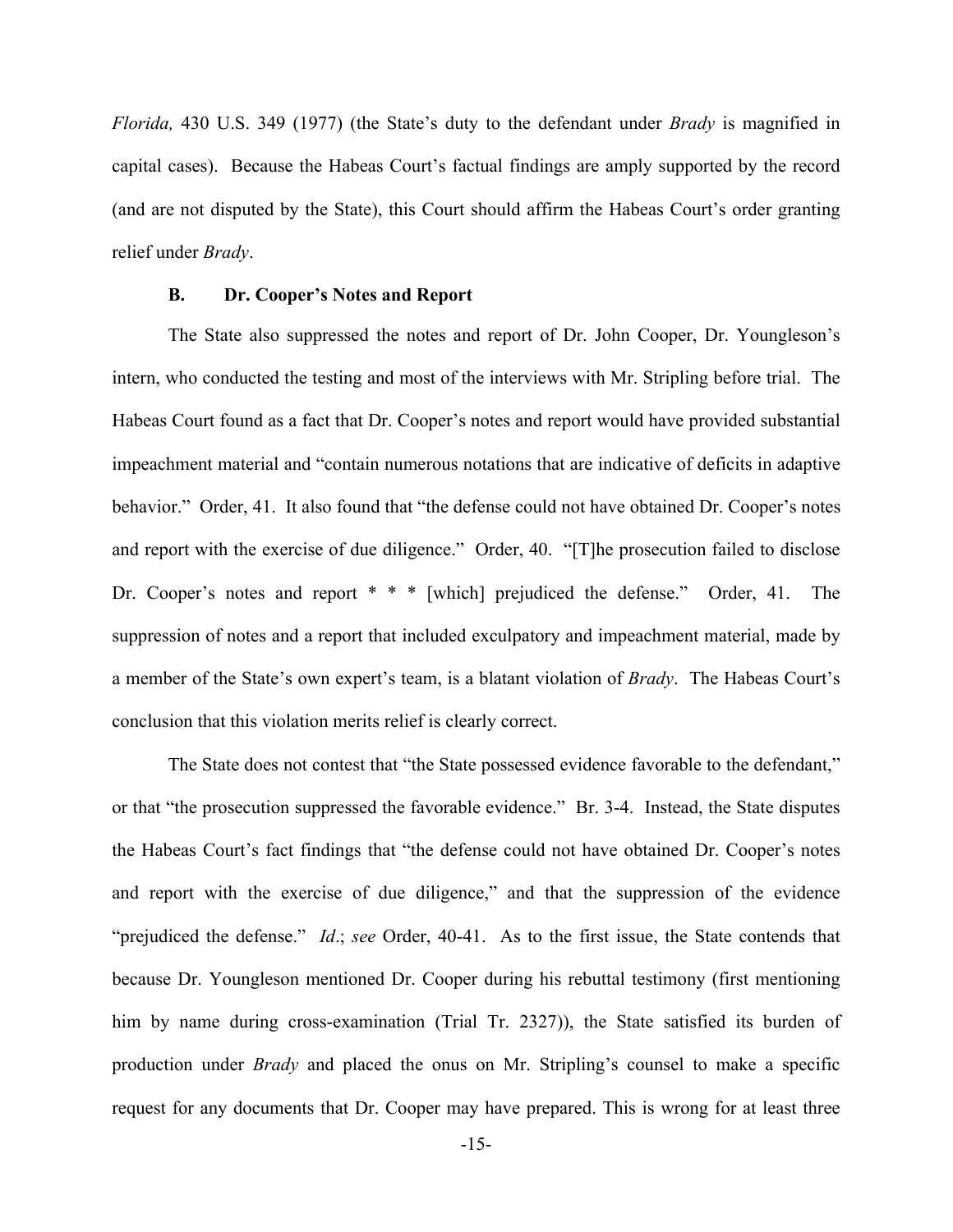reasons. First, in response to a general request for all *Brady* materials (Tr. 189-91), the State had already produced the files of Dr. Youngleson, but it withheld Dr. Cooper's notes and report to Dr. Youngleson.<sup>11</sup> Thus, even after discovering the existence of Dr. Cooper during crossexamination of the State's rebuttal expert, there was no reason for Mr. Stripling's lawyers to think that there was a written report or interview notes from Dr. Cooper — because they were under the mistaken impression that the State had already produced all such documents. Second, "the timing of the disclosure effective[ly] prohibited defense counsel from learning anything about what Dr. Cooper did or had to say" (Order, 42), coming as it did during cross-examination of the State's rebuttal expert (*i.e.*, after the defense rested). Third, when the State has a duty to produce information under *Brady*, it cannot satisfy that duty merely by mentioning the name of the author of a document and waiting for the defense to request the document; the State has an affirmative obligation to hand the document over. Order, 42-43 (citing *Julius v. Jones*, 875 F.2d 1520, 1525 (11th Cir. 1989) ("Defense counsel should be able to rely on a belief that prosecutors will comply with the Constitution and will produce *Brady* material."); *Smith v. Zant*, 250 Ga. 645, 652 (1983) ("The state urges that the defendant should have done more than he did to protect himself. We find that the state should have done more than it did to protect the defendant's rights.")). The Habeas Court's findings that the State failed to satisfy its duty of disclosure and that Mr. Stripling could not have obtained the information with any reasonable diligence should be upheld.

<sup>&</sup>lt;sup>11</sup> Because the defense requested this information and the State did not produce it, this *Brady* claim is not procedurally defaulted. *Byrd v. Owen*, 272 Ga. 807, 810 n.14 (2000) ("The issue of whether the State's concealment of [evidence] requires reversal is not waived because the State's concealment of the issue prevented counsel from raising it on direct appeal").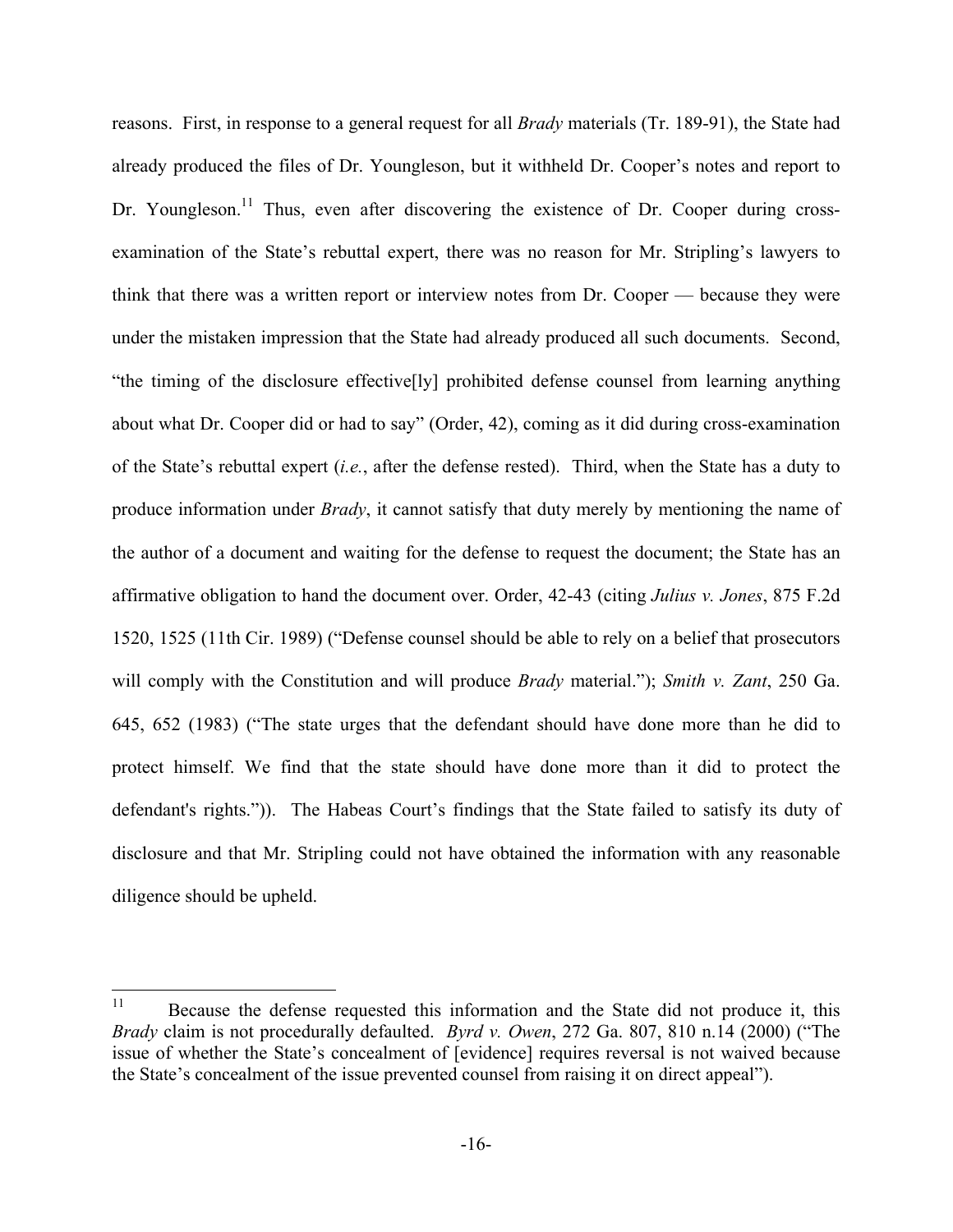As to the State's contention that the suppression of this evidence was not prejudicial, the State has not demonstrated that the Habeas Court's factual findings were clearly erroneous, nor that the Habeas Court applied the wrong law to those facts. The Habeas Court determined that "the prosecution's failure to disclose the notes and report prejudiced the defense" because they "contain information that is favorable to Petitioner's mental retardation claim \* \* \* [including] numerous notations that are indicative of deficits in adaptive behavior." Order, 41. "Merely having a state employed mental health professional testify that he believed Petitioner may have been mentally retarded could have caused a different verdict," especially when his impression of Mr. Stripling's IQ was so different from Dr. Youngleson's "guesstimate." Order, 43. This Court should affirm the Habeas Court's finding that the State violated *Brady* by failing to disclose Dr. Cooper's notes and report, and its Order granting relief to remedy that violation.

#### **C. The Cumulative Effect of the** *Brady* **violations**

 The United States Supreme Court has held that the cumulative effect of all individual *Brady* errors must be considered when determining the materiality of the State's suppression of evidence. *See Kyles v. Whitley,* 514 U.S. 419 (1995). Here, as the Habeas Court found:

[A]ssuming *arguendo* that the Parole records and Dr. Cooper's notes and report are not material on their own, \* \* \* the cumulative effect of their suppression undermines confidence in the outcome of Petitioner's trial. Had the Parole records and Dr. Cooper's notes and report been disclosed to the defense, the State's case would have been cast in a different light and there is more than a reasonable probability that the jury would have found Petitioner guilty but mentally retarded.

Order, 44. The Habeas Court's factual findings here are not clearly erroneous, and its legal conclusion is plainly correct. Thus, this Court should affirm the holding that the cumulative effect of the suppressed evidence warrants a new trial on the issue of mental retardation.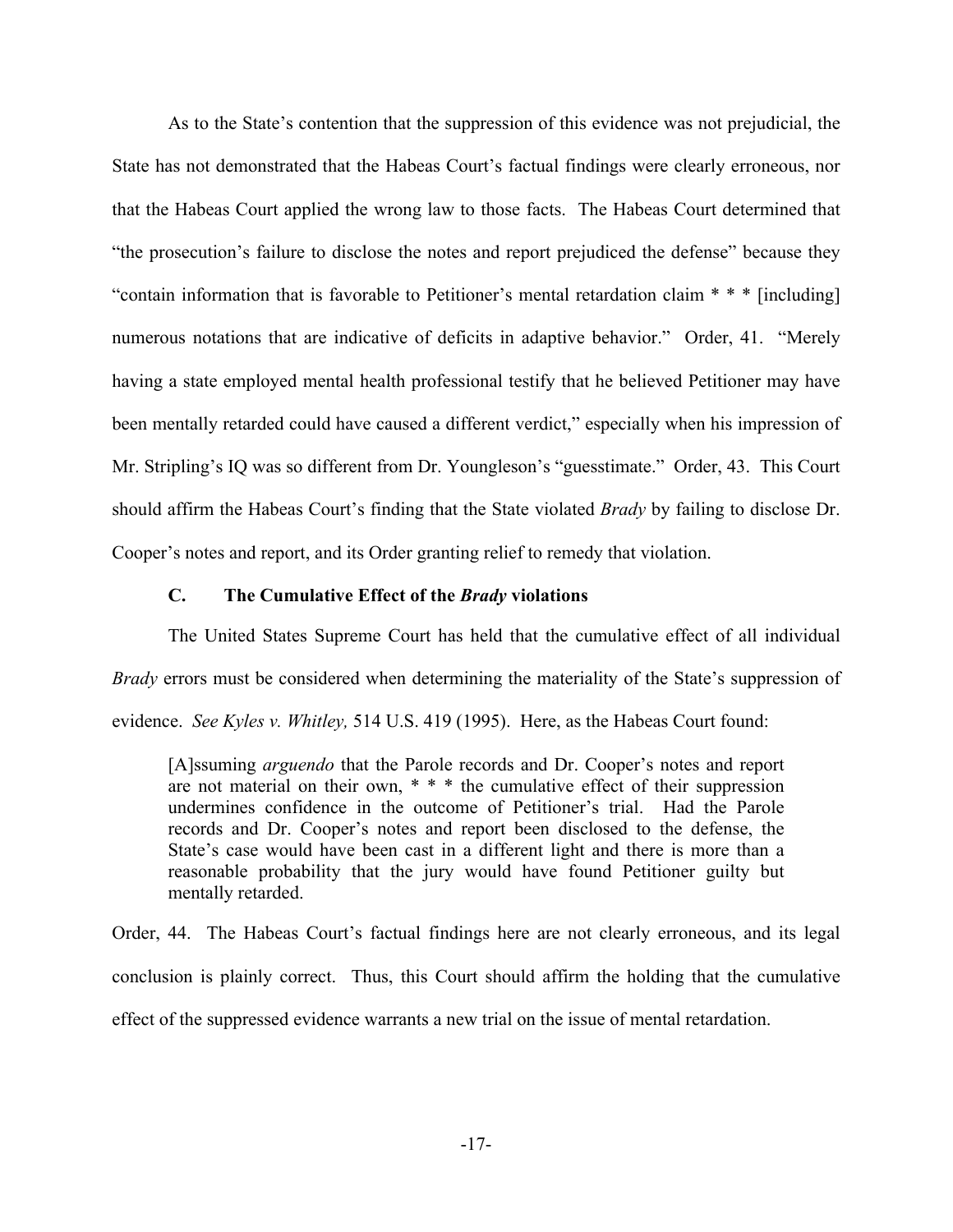## **IV. THE HABEAS COURT'S HOLDING THAT MR. STRIPLING'S TRIAL COUNSEL WERE INEFFECTIVE UNDER** *STRICKLAND* **WAS CORRECT**

Mr. Stripling's trial counsel failed to conduct a reasonable investigation into his mental retardation and thus were constitutionally ineffective under *Strickland v. Washington*, 466 U.S. 668 (1984).<sup>12</sup> The Habeas Court found, as a matter of fact, that mental retardation "was the critical issue in the case." Order, 45. Trial counsel testified that mental retardation was the "be all and end all \* \* \* the thrust of the defense." (Tr. 229). The Habeas Court found that trial counsel made a series of prejudicial errors and omissions in developing the mental retardation defense. Order, 45-50. Those factual findings must be accepted by this Court because the State has failed to show clear error as to any of them. The only question is whether those errors amounted to ineffective assistance of counsel.

The most significant errors made by trial counsel were: (1) not requesting a complete set of Mr. Stripling's school records; (2) failing to investigate a supposed IQ test on which Mr. Stripling scored a  $111 - a$  test that, it turns out, did not measure IQ at all; and (3) failing to present a wealth of readily available evidence of Mr. Stripling's deficits in adaptive behavior. Order, 51-53. The Habeas Court held that "each of the errors of trial counsel has prejudiced Petitioner, in that had trial counsel acted reasonably, counsel would have been able to refute every aspect of the State's case against the defense of retardation" and "there is a reasonable probability that [Mr. Stripling] would have been found Guilty But Mentally Retarded." Order, 53. The court determined that the cumulative effect of counsel's omissions completely

<sup>&</sup>lt;sup>12</sup> This Court should "accept the Habeas Court's factual findings unless clearly erroneous." *Head v. Taylor*, 273 Ga. 69, 71 (2000). Despite the State's contention, it is clear that the Habeas Court applied the correct legal standard under *Strickland*. Although at one point in its Order the Habeas Court used the phrase "all available means," its analysis turned on a finding that "trial counsel failed to conduct a reasonable investigation." Order, 51.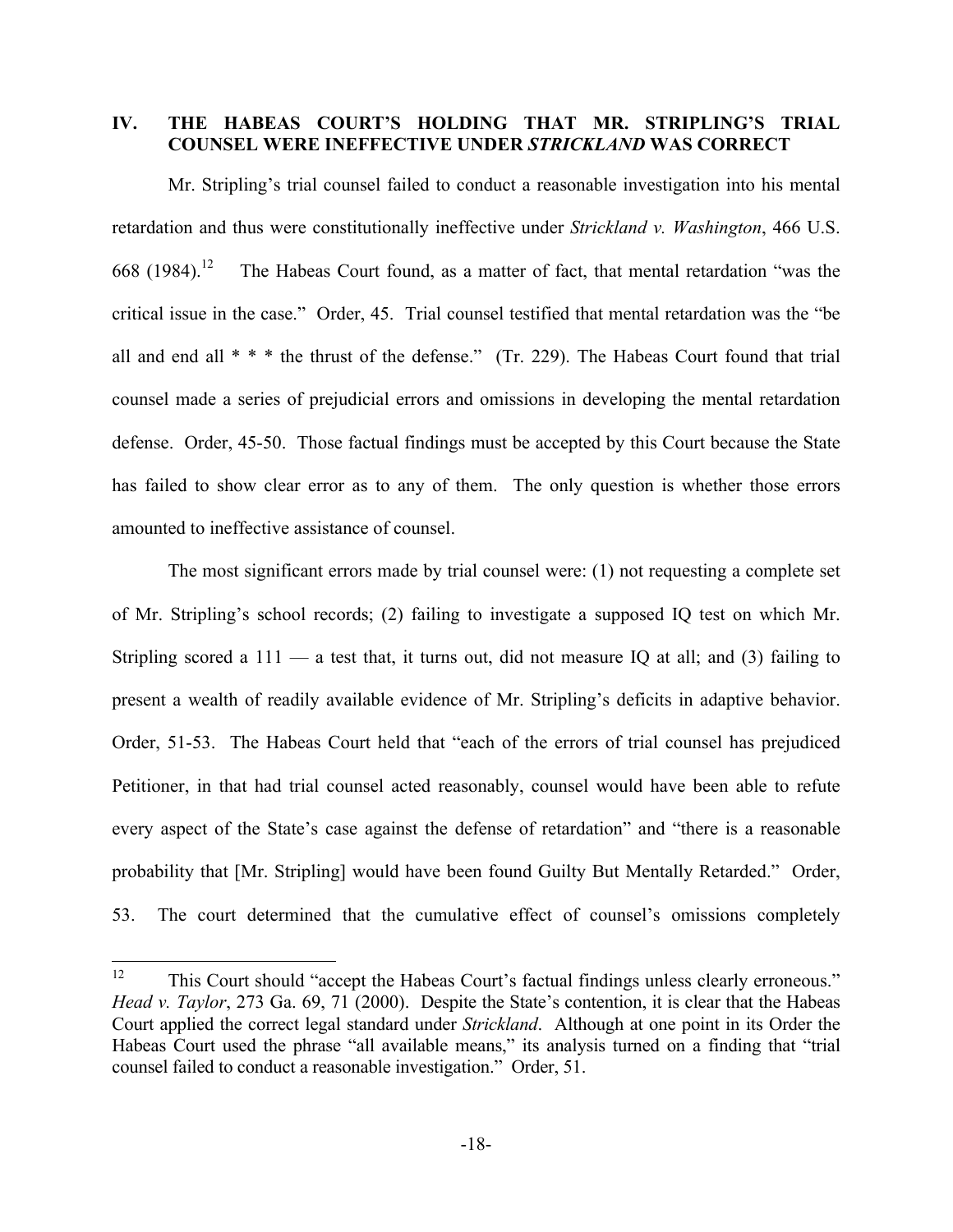undermined its confidence in the outcome at Mr. Stripling's original trial. Order, 56. These holdings are clearly correct in light of the Habeas Court's factual findings and should be affirmed.

#### **A. Counsel Were Ineffective For Failing To Request All School Records**

The Habeas Court found, as a matter of fact, that trial counsel failed to request Mr. Stripling's grammar school records from the Atlanta Public school system.<sup>13</sup> Order, 46-47, n.44; *see also*, Order, 49. Because the grammar school records were obviously of central importance to proving all three elements of mental retardation, particularly deficits in adaptive behavior and onset before the age of eighteen, the Habeas Court held that counsel's failure to request these records was "unprofessional error." Order, 52. The error prejudiced Mr. Stripling because those grammar school records, "would have revealed both significantly subaverage general intellectual functioning and deficits in adaptive behavior that manifested prior to age eighteen." *Id*.

By showing that Mr. Stripling scored 64 and 52 on IQ-test equivalents in third and fifth grades, they would have refuted several of the State's arguments: that Mr. Stripling was malingering, that his low IQ scores were the result of recent depression, and that his mental retardation was a recent fabrication. Order, 53-56. They also would have provided evidence of each prong of the definition of mental retardation: (i) subaverage intellectual functioning (two test scores consistent with an IQ in the mentally retarded range), (ii) deficits in adaptive behavior (poor performance at school), and (iii) onset before age eighteen. Counsel's failure to request

<sup>&</sup>lt;sup>13</sup> The State's argument that trial counsel did request the grammar school records is yet another example of its failure to satisfy its burden to show clear error. The State does not even argue that the Habeas Court had no competent evidence on which to base its finding — indeed, the Affidavit of Reba Treon, records custodian for the Atlanta City School system, provides more than the requisite "any evidence" (*see* Order, 46-47 & n.44) — but merely points out that there was evidence to the contrary. This is inadequate to demonstrate clear error.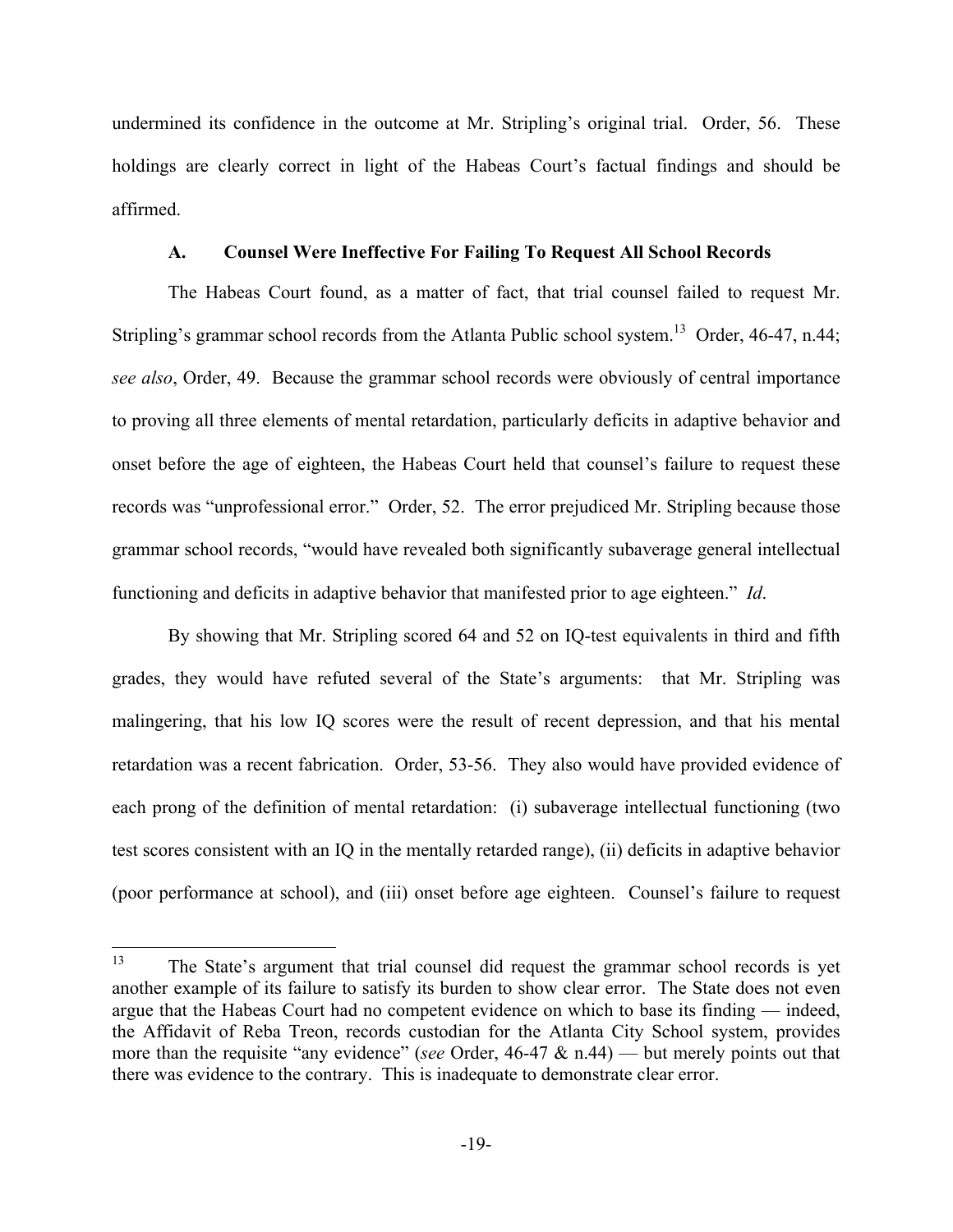these records significantly damaged Mr. Stripling's ability to prove his mental retardation and constituted ineffective assistance of counsel.

The facts of this case are remarkably similar to those in *Taylor*, where a habeas court determined that counsel's failure to obtain all of Taylor's past mental health records was deficient performance because the central question at trial was Taylor's mental illness. *Taylor*, 273 Ga. at 80. The records that counsel failed to obtain would have rebutted the State's argument that the petitioner was malingering and that the mental illenss defense was simply a trick. *Id*. In affirming that holding, this Court stated, "[although] an attorney is not ineffective for failing to follow every evidentiary lead \* \* \* [t]he failure to conduct a reasonable investigation may constitute deficient performance." *Id*. at 81-82. As in *Taylor*, Mr. Stripling's counsel failed to request records that were an obvious source of critical evidence for proving the central issue at trial. As in *Taylor*, those records in fact contained significant evidence supporting Mr. Stripling's defense. Thus, as in *Taylor*, this Court should affirm the finding that trial counsel were constitutionally ineffective.

#### **B. Counsel Were Ineffective For Failing To Investigate The Culture Fair Test**

At trial, the following test scores were presented to the jury as evidence of IQ: (1) a score of 64 on a WAIS-R IQ test administered by defense expert John Kiehlbach, (2) a score of 68 on a Peabody IQ test, and (3) a score of 111 on a "Culture Fair" test. Thus, the only evidence that Mr. Stripling did *not* suffer from "significantly subaverage intellectual function (as determined by an IQ of about 70 or below on a standardized intelligence test)" was the score on the Culture Fair. This, of course, was exploited by the prosecutor, who argued that the score of 111 proved that Mr. Stripling was not mentally retarded beyond a reasonable doubt.

The extent of trial counsel's investigation into the Culture Fair test was to learn that the experts they had retained had never heard of it. Order, 52. Given the importance of this piece of evidence, "[r]easonable counsel would have asked the defense experts to conduct some research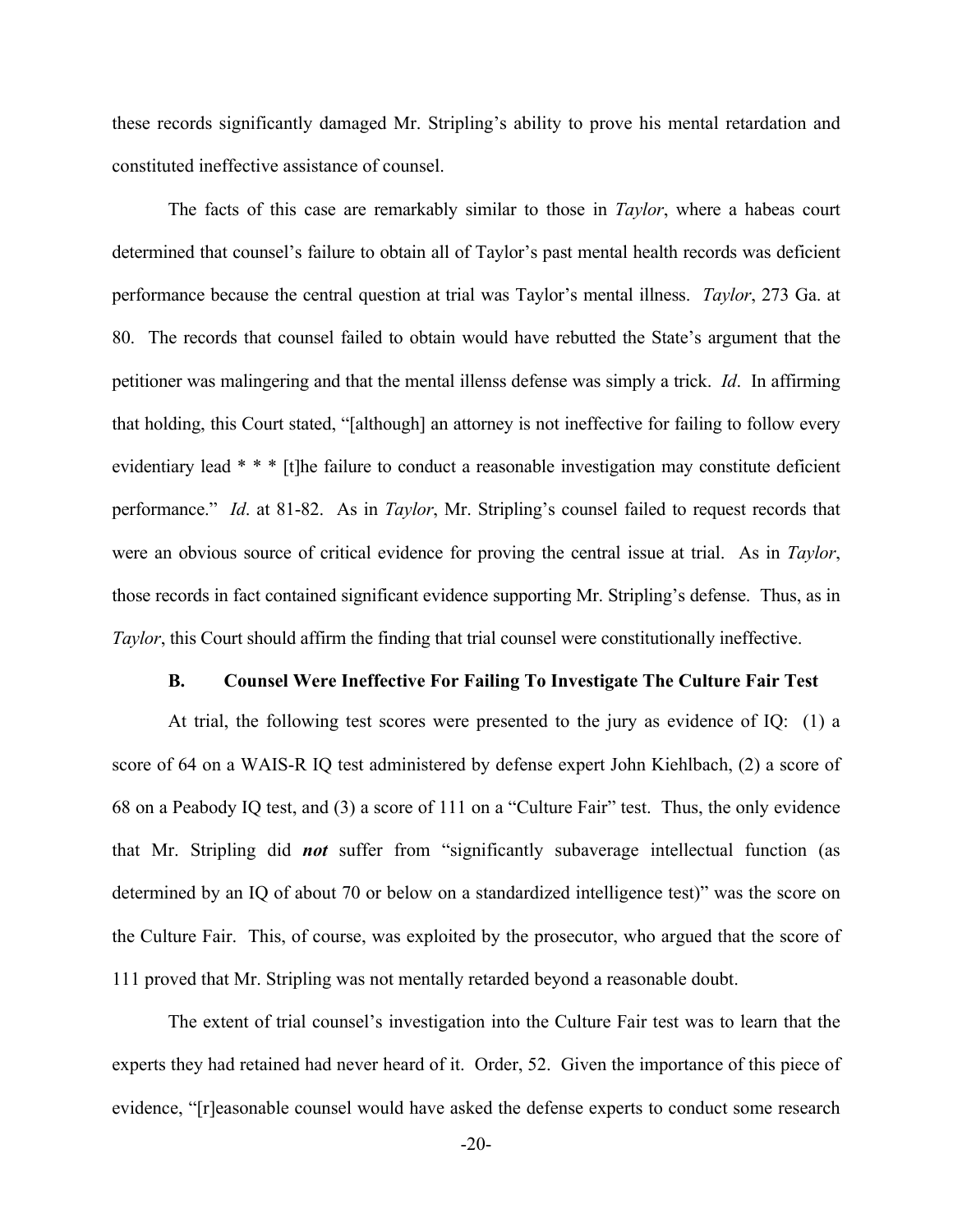to determine the validity and reliability of the Culture Fair." *Id*. The Habeas Court found that "minimal research" would have led counsel to information and testimony that completely undermines the validity of that test, and thus eliminates the "only objective evidence at trial suggesting that Mr. Stripling's IQ might be above 70." *Id*. The Habeas Court specifically found that reasonable counsel would have discovered and contacted Dr. Herbert Eber, who designed the modified Culture Fair test, and who would have testified that his modifications to the test rendered it completely useless for purposes of determining IQ. Order, 49-50.

If trial counsel had conducted a reasonable investigation into the Culture Fair test, there would have been *no* evidence to refute the valid IQ tests showing that Mr. Stripling has significant subaverage intellectual functioning. Order, 56. Thus, if counsel had rendered effective assistance, there is a reasonable probability that the outcome of the trial on the issue of mental retardation would have been different. *Id*. The Habeas Court's conclusion that this error constituted ineffective assistance of counsel should be upheld.

## **C. Counsel Were Ineffective For Failing To Develop Evidence of Deficits in Adaptive Behavior**

At trial, the only witnesses that defense counsel called in order to establish Mr. Stripling's mental retardation were Dr. Keihlbach (a psychologist), Dr. Harris (a psychiatrist), and Mr. Stripling's mother. The Habeas Court found that these three witnesses provided virtually no testimonial support for the second essential prong of a mental retardation defense deficits in adaptive functioning.<sup>14</sup> In light of the twenty-plus affidavits that were submitted

<sup>&</sup>lt;sup>14</sup> The State argues, again failing to acknowledge the standard of review, that there was ample evidence presented at trial to indicate deficits in adaptive functioning. But the State relies upon evidence that is unrelated to deficits in adaptive behavior. For example, Dr. Kiehlbach's testimony that Mr. Stripling began hearing voices at the age of six and that he started fires in response to instructions from these voices (Br. 17) may be indicative of mental illness, but is not relevant to show deficits in adaptive behavior.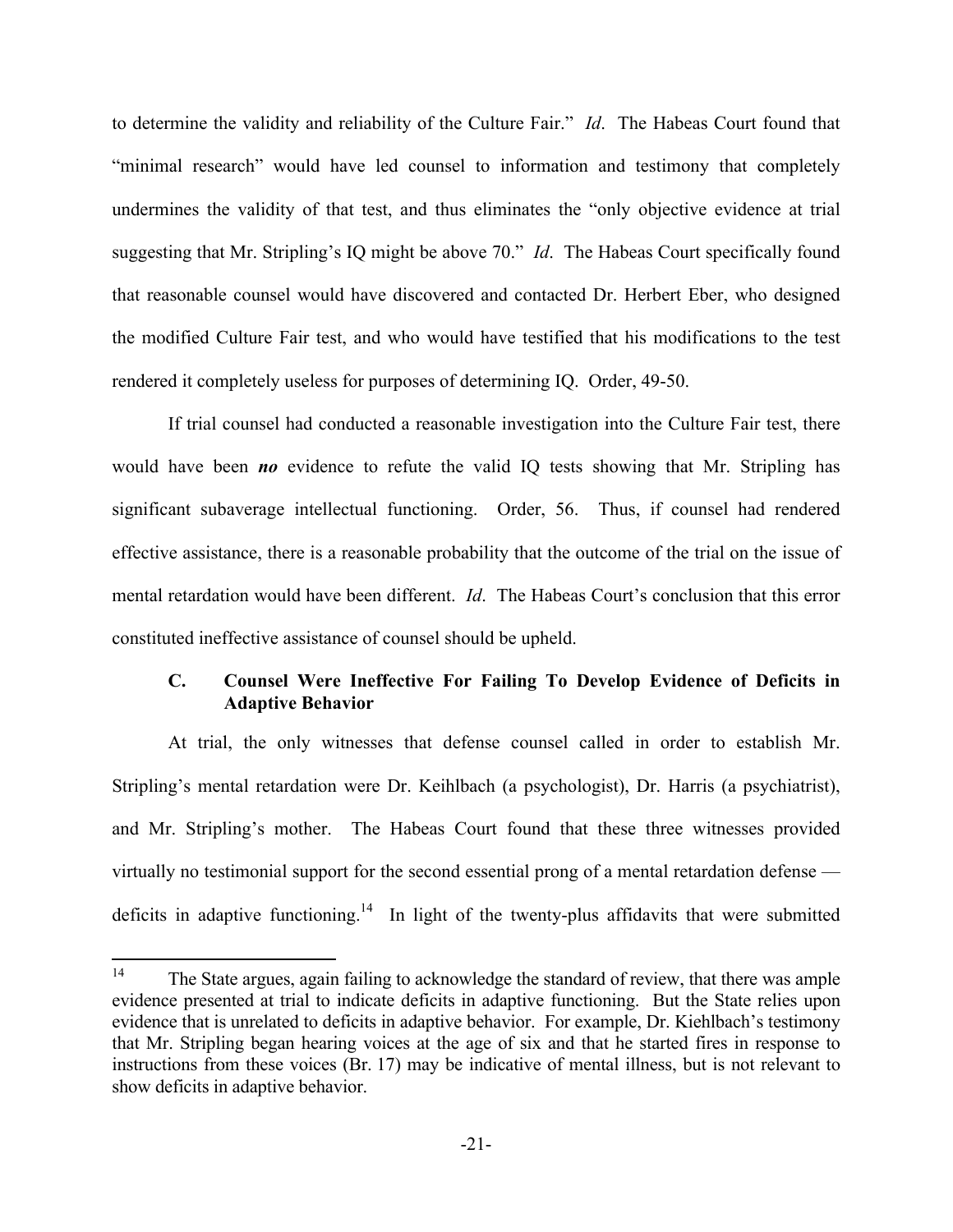during this proceeding, the Habeas Court concluded that "there were many potential witnesses who had relevant and highly probative evidence of Mr. Stripling's mental retardation \* \* \* [and] these people were readily available and willing to speak with counsel for Petitioner had they been asked."<sup>15</sup> Order, 49. The court concluded that a reasonable investigation would have "led to a wealth of information in support of a defense of Guilty But Mentally Retarded," rather than the few oblique references that trial counsel presented through Mr. Stripling's mother. *Id*. The Habeas Court concluded that "[b]ut for counsel's failure in this area there is a reasonable probability" that Mr. Stripling would have been found to be retarded. Order, 54. These findings and conclusions should be affirmed.

### **D. The Cumulative Effect Of These Errors Rendered Mr. Stripling's Trial Fundamentally Unfair And Unreliable**

In addition to holding that each of these deficiencies in Mr. Stripling's representation was sufficient to have affected the verdict at trial, the Habeas Court concluded that the cumulative effect of these errors "rendered Petitioner's trial on the issue of mental retardation fundamentally unfair." Order, 57; *see also Lindstadt v. Keane*, 239 F.3d 191, 199 (2d Cir. 2001) (holding that cumulative errors can amount to ineffective assistance under *Strickland*); *Strickland*, 466 U.S. at 695-96 ("the question is whether there is a reasonable probability that, absent the *errors*, the sentencer \* \* \* would have [reached a different conclusion]") (emphasis added)). If counsel had provided reasonable assistance, they would have: (i) successfully proven that Mr. Stripling had an IQ below 70, (ii) presented overwhelming evidence of deficits in adaptive behavior, and (iii)

<sup>&</sup>lt;sup>15</sup> The State's focus on whether trial counsel spoke with Mr. Stripling's sister in his investigation of the mental retardation claim is simply another attempt to reopen a factual dispute that was settled by the Habeas Court without proving clear error. The finding that trial counsel 'never contacted' Mr. Stripling's sister is supported by evidence in the record and must be accepted by this Court. *See* Order, 46, n.43.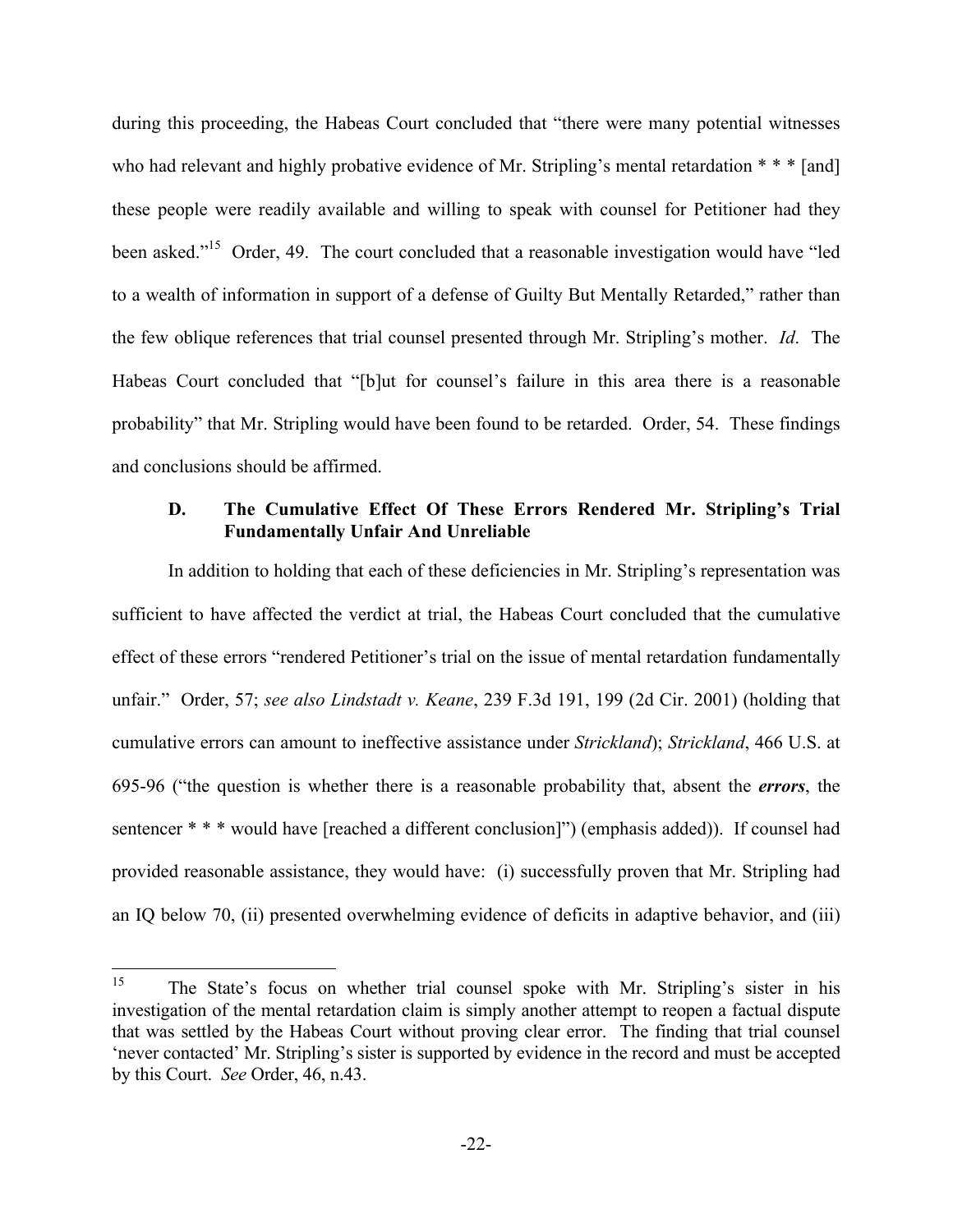definitively established onset before age eighteen. Thus, the cumulative effect of trial counsel's errors was a substantially weaker case for Mr. Stripling's mental retardation than could or should have been presented. This Court should affirm the Habeas Court's holding that each of the errors discussed above — or, alternatively, all of them together — constituted prejudicially ineffective assistance of counsel under *Strickland*.

#### **V. THE HABEAS COURT'S HOLDING THAT STATE INTERFERENCE RENDERED TRIAL COUNSEL INEFFECTIVE UNDER** *BYRD* **WAS CORRECT**

In addition to their own unprofessional errors, trial counsel were rendered ineffective by the State because they were denied access to two critical sources of evidence: Dr. Cooper's report and notes and Mr. Stripling's parole file. As this Court has held, under certain circumstances constitutionally ineffective assistance of counsel can be demonstrated even where the deficient performance is not directly attributable to the attorneys in question but instead was caused by state interference with the attorney's ability to present an adequate defense. *See Byrd v. Owen*, 272 Ga. 807 (2000); *see also Strickland*, 466 U.S. at 686 ("Government violates the right to effective assistance when it interferes in certain ways with the ability of counsel to make independent decisions about how to conduct the defense"). "By withholding Mr. Stripling's parole file and Dr. Cooper's reports and notes \* \* \* the State rendered Mr. Stripling's attorneys prejudicially ineffective." Order, 58.

The State's only challenge to this holding is to assert that if Mr. Stripling's *Brady* claim fails, so too must his *Byrd* claim. Br. 5 n.1. Even assuming *arguendo* that there was any reason for this Court to overturn the Habeas Court's *Brady* holding, the State's argument would be incorrect. The claim of compelled ineffectiveness under *Byrd* does not require a legal holding that there was a *Brady* violation, it merely requires that the State interfere with the defense — in this case by withholding material evidence — such that counsel could not provide adequate

-23-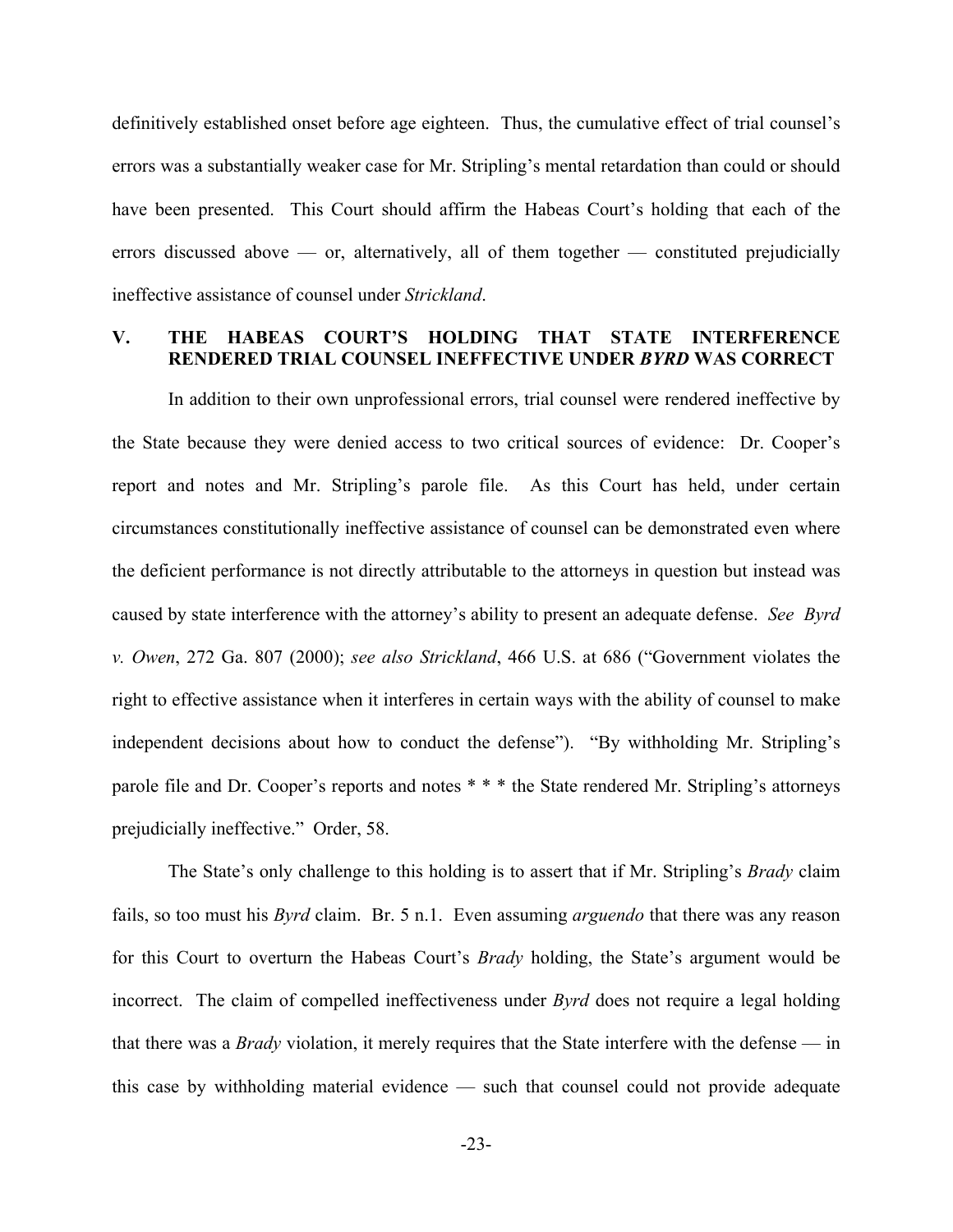representation to their client. Thus, the *Byrd* claim and the *Brady* claim are legally independent: one is based on the State's violation of its duty to disclose evidence; the other is based on the compelled ineffectiveness of the defendant's counsel. The State has simply misinterpreted the nature of a claim under *Byrd*, and this Court should affirm the Habeas Court's holding that Mr. Stripling's counsel were rendered ineffective by the State under *Byrd*.

## **VI. THE HABEAS COURT'S HOLDING THAT THE STATE VIOLATED** *PATILLO* **WAS CORRECT**

 During closing arguments at Mr. Stripling's trial, the prosecutors equated his claim to be mentally retarded to a "lawyer's trick," stating: "That man is looking straight down the barrel of the electric chair. You don't think he's going to pull some wrong answers on an IQ test if he thinks it will save his life?" (Trial Tr. (6/30/89) 2458-59; *see also, e.g*,*,* Trial Tr. (6/30/89) 2472- 74). Such statements — and the trial record is replete with them — interjected the effect of a finding of Guilty but Mentally Retarded (*i.e.*, that the defendant will not be sentenced to death), into the jury's deliberations and thus violated *State v. Patillo*, 262 Ga. 259 (1992). The Habeas Court found that because these statements violated *Patillo* and infected the guilt-innocence phase of Mr. Stripling's trial with extreme prejudice, Mr. Stripling must be granted a new trial on the issue of mental retardation. Order, 61.

 The State argues that Mr. Stripling is not entitled to the protections of *Patillo* because of the "pipeline" rule of retroactivity for new procedural rulings. Br. 29-30 (citing *Taylor v. State*, 262 Ga. 584, 586 (1992)). However, "*Taylor v. State* is inapposite because the rule of *Patillo* is one of substantive rather than procedural law. The pipeline rule announced in *Taylor* applies only to new *procedural* rules." Order, 60-61 (citing *Taylor*, emphasis added). Because the rule of *Patillo* provided new rights to defendants who assert mental retardation and imposed new obligations on prosecutors and courts, it is a substantive rule of law, one that "creates rights,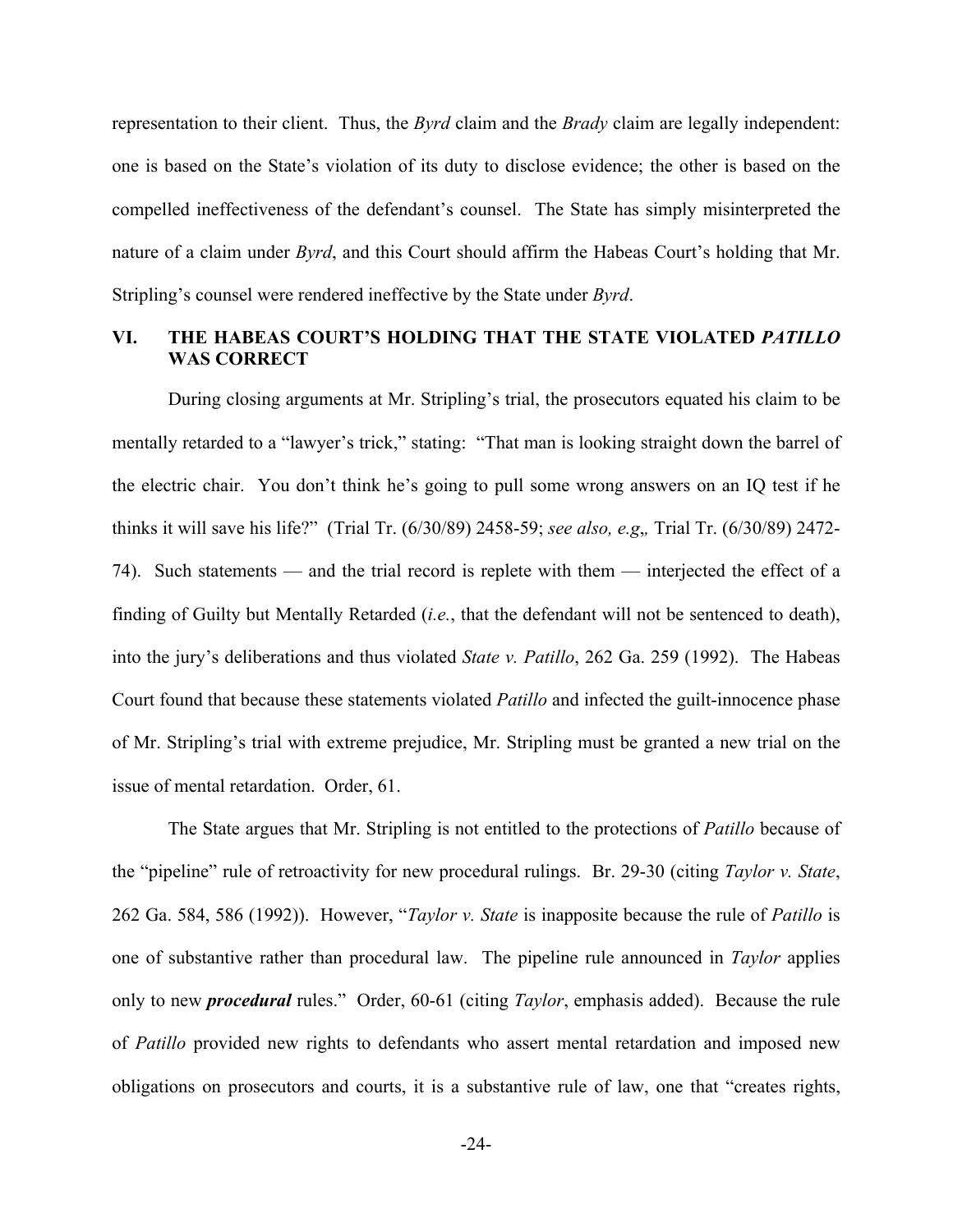duties, and obligations." *Polito v. Holland*, 258 Ga. 54, 55 (1988). Therefore, it "must be applied retroactively to cases on collateral review." *Luke v. Battle*, 275 Ga. 370, 373 (2002).

 The State also asserts that the *Patillo* violation in this case was harmless. Br. 30 (citing *Heidler v. State*, 273 Ga. 54, 63 (2000)). Once again, the State has disregarded the Habeas Court's factual findings. Based upon its review of the trial transcript, the Habeas Court found that the prosecution's statements "encourage[d] a verdict based not on the facts, \* \* \* but on the basis of passion." Order, 61. As a result of "this serious constitutional violation," the Habeas Court concluded that it "can have no confidence in the verdict at trial." *Id*. The State has given this Court no reason to overturn the Habeas Court's informed conclusion that prejudice ensued from the prosecutors' improper comments. Indeed, the contrast between this case and *Heidler*, the case cited by the State, is telling. In *Heidler*, the *Patillo* violation was harmless because the defendant had put on *no* affirmative evidence of mental retardation and defense counsel conceded that Heidler was "not mentally retarded." *Heidler*, 273 Ga. at 63. In this case, the evidence of mental retardation was hotly contested and there can be no doubt that the prosecutor's outrageous comments, equating mental retardation to a "lawyer's trick" invented only because Mr. Stripling was "looking down the barrel of the electric chair," had the potential to alter the jury's view of the evidence. The Habeas Court's holding was clearly correct and should be upheld by this Court.

## **VII. THE HABEAS COURT'S HOLDING THAT THE BURDEN OF PROOF FOR MENTAL RETARDATION UNDER O.C.G.A. § 17-7-131 IS UNCONSTITUTIONAL WAS CORRECT**

 Mr. Stripling has now proven his mental retardation beyond any reasonable doubt. However, due to withheld evidence, a false test score, misleading expert testimony, and ineffective assistance of counsel, he was unable to prove this truth at trial 'beyond a reasonable doubt,' as he was required to do under O.C.G.A. § 17-7-131. Thus, Mr. Stripling's trial is a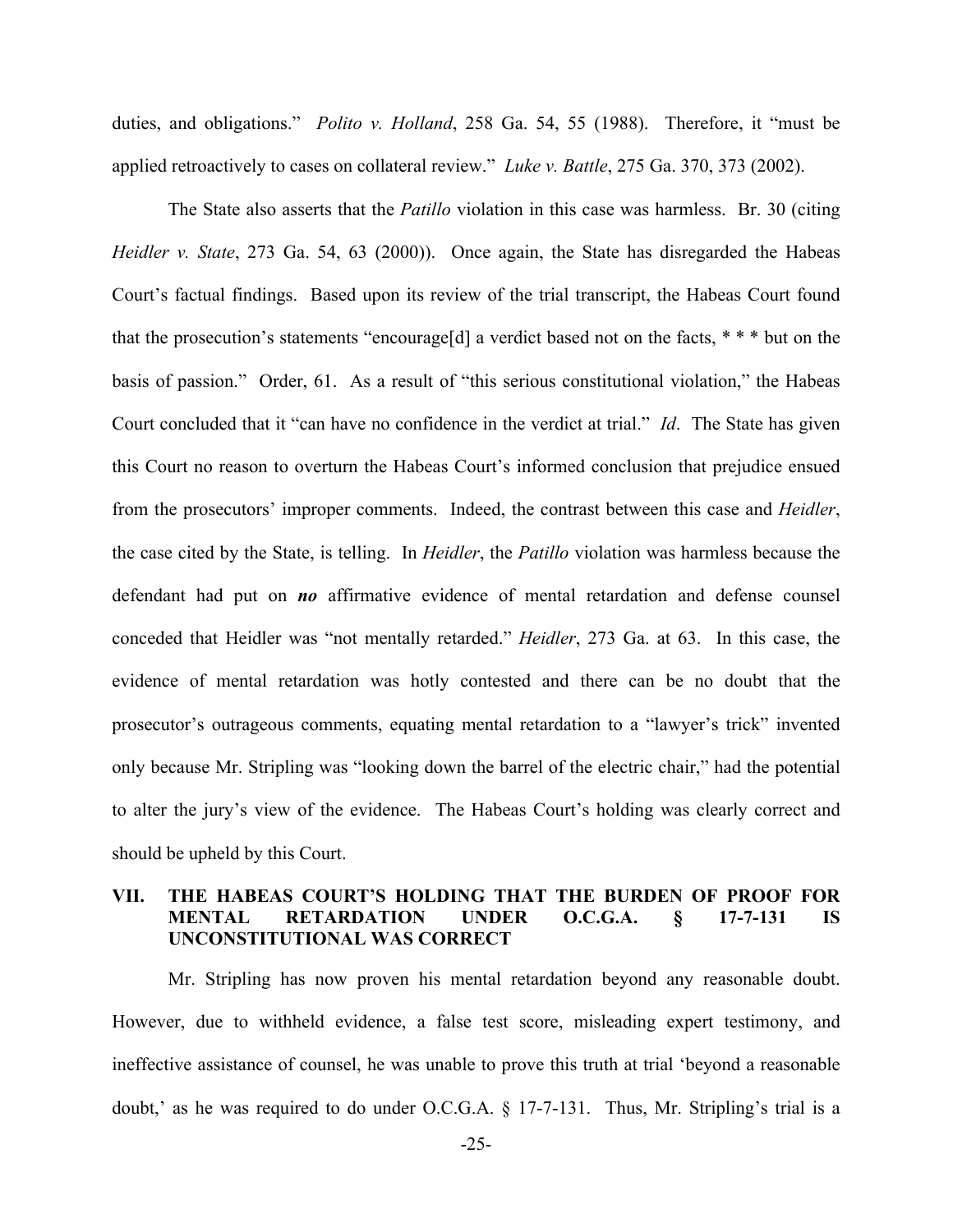case-in-point for the Habeas Court's conclusion that the 'beyond a reasonable doubt' burden of proof is no longer constitutionally permissible under the Fourteenth Amendment and recent United States Supreme Court precedent. Order, 61-70.

 On June 20, 2002 the United States Supreme Court reversed its prior holding in *Penry v. Lynaugh*, 492 U.S. 302 (1989), and held that the Eighth Amendment prohibits execution of mentally retarded people. *Atkins v. Virginia*, 536 U.S. 304 (2002). Thus, as of June 20, 2002, defendants in every State — including Georgia — have a new federal constitutional right to be free from execution if they are mentally retarded. With this right, obviously, comes due process protection under the Fourteenth Amendment. The Supreme Court left the development of procedural rules related to claims of mental retardation up to the states in the first instance, "as [it did] in *Ford v. Wainwright*." *Atkins*, 536 U.S. at \_\_\_, 122 S. Ct. 2242, 2250 (citing *Ford v. Wainwright*, 477 U.S. 399 (1982)). However, the procedures established by the states must comply with the guarantees of the Fourteenth Amendment. *See Cooper v. Oklahoma*, 517 U.S. 348 (1996) (striking down Oklahoma's burden of proof under *Ford v. Wainwright*, and holding that the states cannot require defendants to prove insanity by any standard higher than a preponderance of the evidence).

*Cooper* established a tripartite test for reviewing state burdens of proof that protect federal constitutional rights. *Id*. at 355-62. A court analyzing such a burden of proof must consider: (i) historical practice, (ii) contemporary practice, and (iii) fundamental fairness. *Id*. The Habeas Court performed this analysis and made the following factual findings: (i) historical practice is not informative either way (Order, 67), (ii) contemporary practice militates overwhelmingly against a beyond-a-reasonable-doubt burden of proof, because Georgia is the only state to impose such a high burden (Order 64-65; *see also id*. at 67) and, (iii) in light of the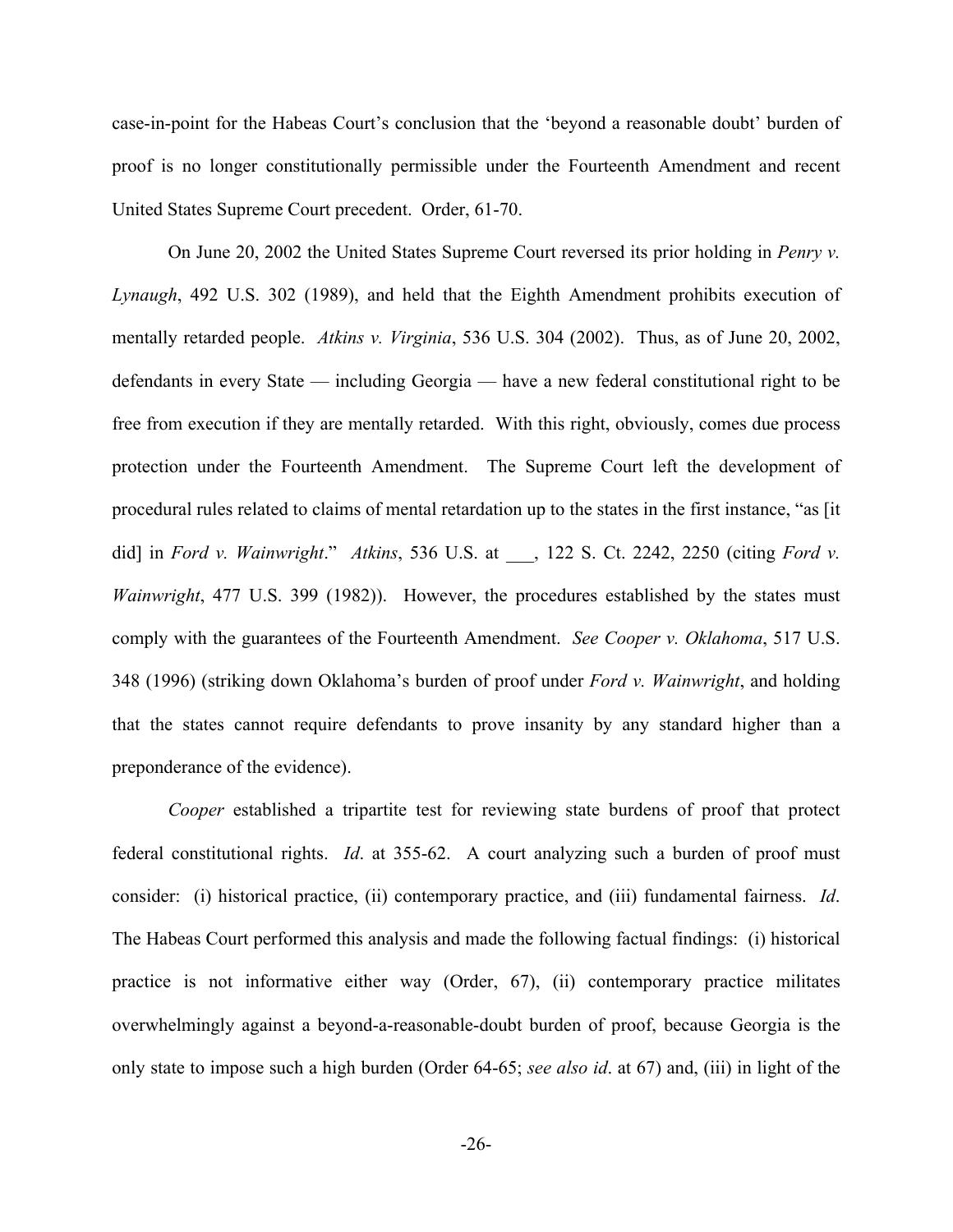interests at stake, fundamental fairness compels a finding that this burden is unreasonably high and therefore unconstitutional (Order, 62-63; *see also id* at 67-70). The Habeas Court's factual findings and legal reasoning are compelling and this Court should hold that the burden of proof under O.C.G.A. § 17-7-131 is unconstitutional under the Fourteenth Amendment and *Atkins*.

 The State argues that Mr. Stripling is procedurally barred from raising this claim because it was not raised on his direct appeal. As the Habeas Court correctly held, however, this claim is based on a radical change in federal constitutional law that post-dates Mr. Stripling's direct appeal. Order, 65. At the time of his direct appeal, the United States Supreme Court had recently ruled that Mr. Stripling did *not* have a right to be free from execution under the Eighth Amendment (*see Penry*, 492 U.S. 302). Therefore, he could not have argued that Georgia's burden of proof violated that right. Furthermore, the Habeas Court found as a matter of fact that the evidence Mr. Stripling presented at his trial probably would have met a lower, constitutionally permissible burden of proof. Order, 63. Thus, there is cause and prejudice for Mr. Stripling's failure to raise this claim, and any procedural bar is overcome.<sup>16</sup> Order, 65.

 The State is silent on the merits of this issue, which is understandable given that the arguments for unconstitutionality are so compelling.<sup>17</sup> Order, 65-70. Under federal law, "not only does the standard of proof reflect the importance of a particular adjudication, it also serves as a societal judgment about how the risk of error should be distributed between the litigants."

<sup>&</sup>lt;sup>16</sup> The Habeas Court also held that because it would be a miscarriage of justice to execute Mr. Stripling, any procedural bar would be overcome even absent cause and prejudice. Order, 65-66. As the State has not shown that it was clear error to find Mr. Stripling mentally retarded, that holding still stands and independently justifies review of this issue.

<sup>&</sup>lt;sup>17</sup> The State's citation to this Court's precedent is inapposite here as each of those cases predated *Atkins* and thus could not have considered or decided whether the beyond-a-reasonabledoubt burden of proof is constitutionally permissible under *Atkins* and *Cooper* — that question is a matter of first impression for the Habeas Court and this Court.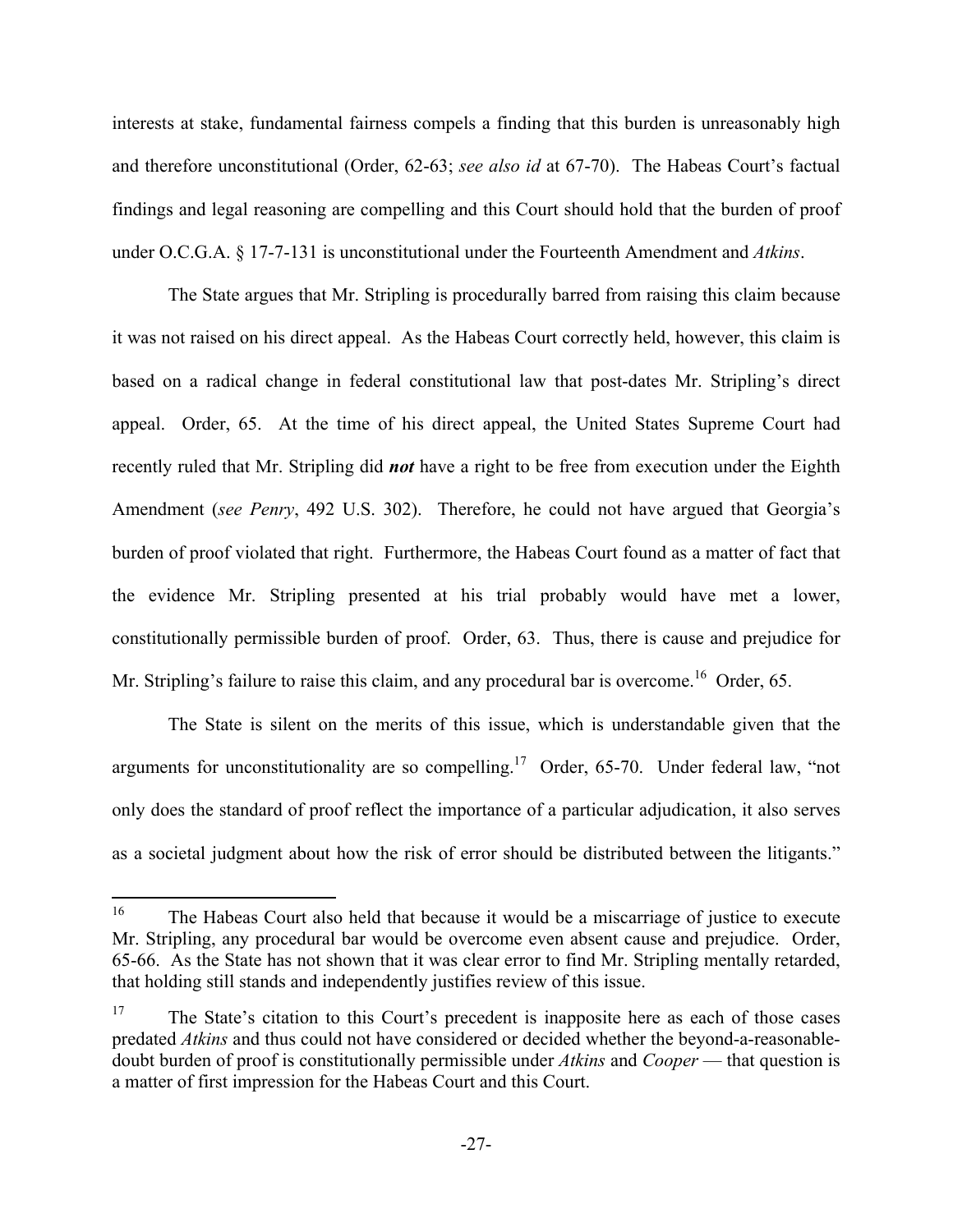Order, 66 (citing *Cruzan v. Director, Missouri Dep't of Health*, 497 U.S. 261, 283 (1990) (quotation marks and citation omitted)). Furthermore, "[t]he finality of the death penalty requires a greater degree of reliability when it is imposed." Order, 68 (citing *Murray v. Giarratano*, 492 U.S. 1, 8-9 (1989) (quotation marks and citation omitted)). Applying the tripartite *Cooper* test, and keeping in mind these principles of federal law, it is clear that the 'beyond a reasonable doubt' burden of proof is a violation of federal due process guarantees.

 Contemporary practice universally militates against the 'beyond a reasonable doubt' burden of proof.18 *See* Order, 64-65, 67. Before *Atkins*, Georgia was the only state to impose such a high burden of proof. *See id*. Furthermore, since *Atkins*, no court or legislature has adopted, or even recommended, such an unreasonably high burden of proof. Indeed, several courts have held that under *Atkins* and *Cooper*, a defendant may not be required to prove mental retardation by any standard higher than a preponderance of the evidence.<sup>19</sup> Although Georgia was the first state to ban execution of the mentally retarded, its procedures have fallen behind the curve and now stand outdated — and impermissible — by federal due process standards.

 Finally, as the Habeas Court found, "it is fundamentally unfair to require people who are mentally retarded to bear such a high burden and to carry such a high risk of wrongful determination when the cost of error is their life." Order, 69. "Under the United States Constitution, a determination that affects a life or death decision must be accompanied by a high degree of certainty." Order, 67 (citing, among other cases, *Ford v. Wainwright*, 477 U.S. at 411 ("[i]n capital proceedings generally, this Court has demanded that factfinding procedures aspire

<sup>&</sup>lt;sup>18</sup> Historical analysis is unhelpful because the right in question was only recognized in June of 2002. Order, 67.

<sup>19</sup> *See, e.g.*, *State v. Williams*, 831 So. 2d 835, 859-60 (La. 2002); *Murphy v. State*, 54 P.3d 556, 568 & n.20 (Okla. 2002); *State v. Lott*, 779 N.E.2d 1011, 1015-16 (Ohio 2002).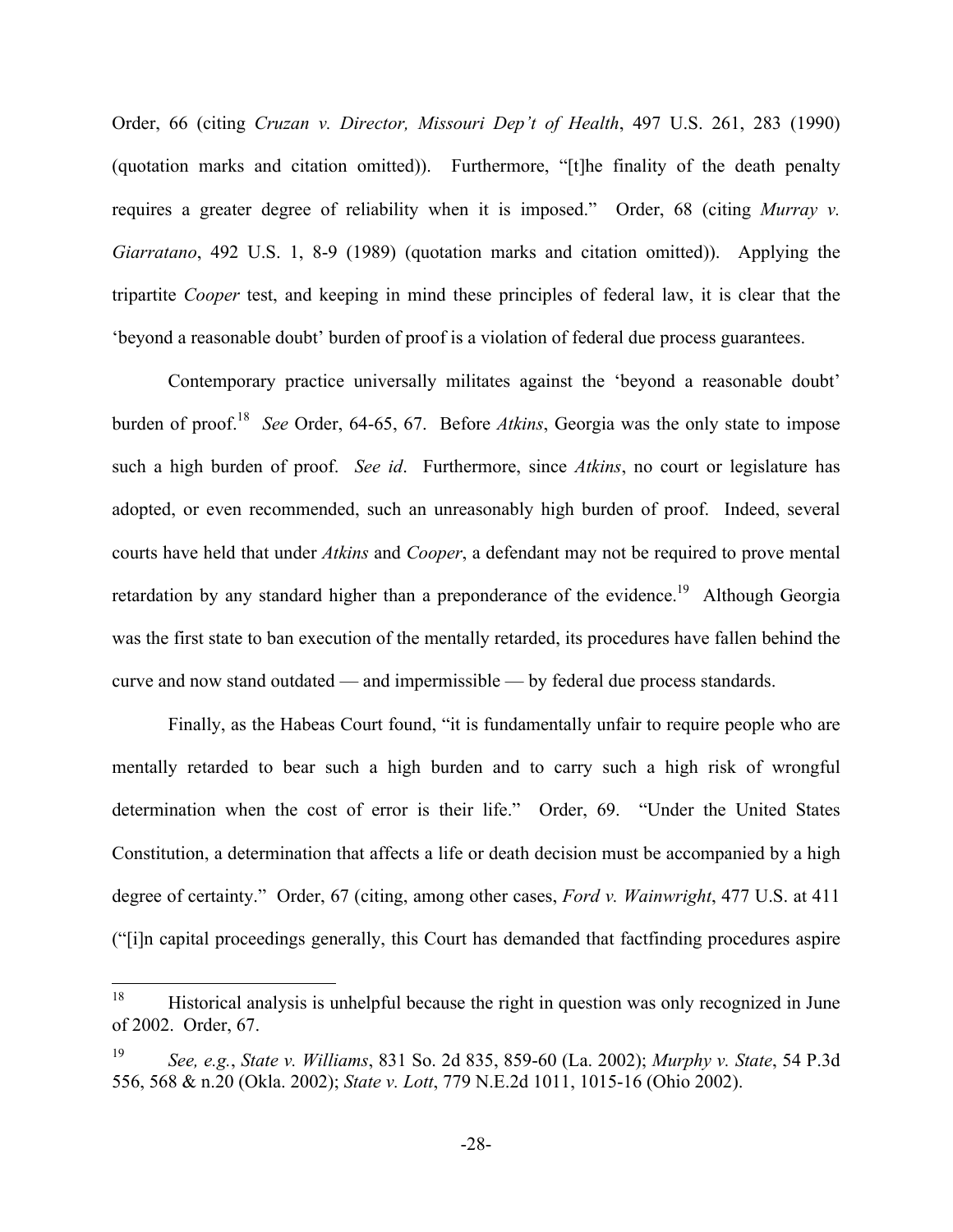to a heightened standard of reliability \* \* \* [because] execution is the most irremediable and unfathomable of penalties")). However, as the Habeas Court found as a matter of fact, "[b]y requiring defendants to prove their mental retardation beyond a reasonable doubt, O.C.G.A. § 17-7-131 creates a significant risk that people who are actually mentally retarded will not be able to, or for various reasons will fail to, satisfy the burden necessary to prove mental retardation and thus will be executed." Order, 62. It would be particularly inappropriate to place such a high burden on mentally retarded defendants when "one of the Supreme Court's reasons for its ruling in *Atkins* is that mentally retarded people are not often able to participate fully in the adversarial process and thus receive less than a fully adequate defense." Order, 69; *see also* Order, 63 (finding as a matter of fact that mentally retarded people "are often unable to assist their lawyers fully in preparing their defense" and "often attempt to conceal their condition in order to avoid stigmatization"). In sum, "[t]he analysis under *Cooper* is clear; it is fundamentally unfair and therefore violates the Fourteenth Amendment to require a defendant to meet the beyond a reasonable doubt burden of proof in order to assert his rights under *Atkins v. Virginia* and the Eighth Amendment." *Id*.

 The Habeas Court's conclusion is clearly correct. If mentally retarded defendants are required to labor under this burden of proof, then many of them will be executed in spite of the fact that they are not eligible for the death penalty. As the Habeas Court noted, Mr. Stripling's trial was a case in point:

While the Court is now faced with an overwhelming body of evidence demonstrating that Petitioner is mentally retarded by any standard, at trial the evidence of mental retardation was substantially less convincing \* \* \* [I]f the burden of proof at trial had been lower there is a reasonable probability that Petitioner would have been found to be mentally retarded.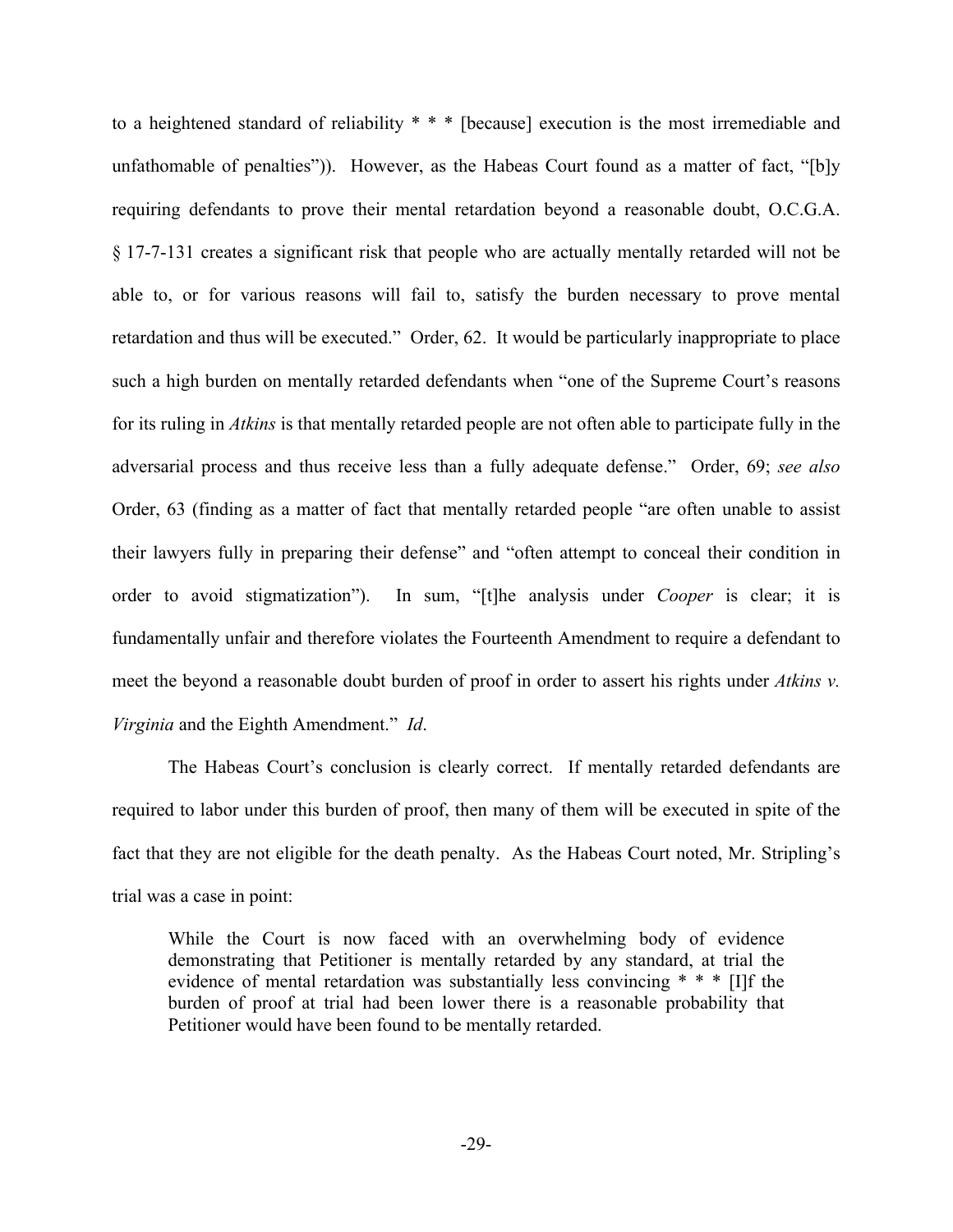Order, 69. The statutory burden of proof is simply not permissible under the Fourteenth Amendment or United States Supreme Court precedent. This procedural rule effectively eviscerates the protection that was guaranteed by *Atkins*. In order to create a procedure that provides more than lip service to the holding of *Atkins*, and thus passes muster under the Fourteenth Amendment and *Cooper*, "[t]he risk of error in the determination of mental retardation must, at the very least, be shared more evenly by the State." Order, 69.

 Given that the burden of proof under O.C.G.A. § 17-7-131 is unconstitutional, the question arises, what burden is permissible and appropriate? The Habeas Court determined that defendants could not be required to prove mental retardation by any standard higher than a preponderance of the evidence. Order, 70-71. This is the standard that has been adopted by a majority of states, and in *Cooper* it was found to be the highest permissible standard for proving insanity. Appellee submits that any burden higher than a preponderance of the evidence would violate the Fourteenth Amendment. This Court should strike down the burden of proof under O.C.G.A. § 17-7-131, and mandate that defendants are required to prove mental retardation by a preponderance of the evidence.

#### **CONCLUSION**

 For all of these reasons as well as those set forth in the Habeas Court's Order, this Court should affirm that Order. $^{20}$ 

<sup>&</sup>lt;sup>20</sup> If, however, this Court overturns all of the Habeas Court's grounds for relief, it should remand to the Habeas Court for resolution of the issues on which that Court deferred ruling. *See* Order, 72.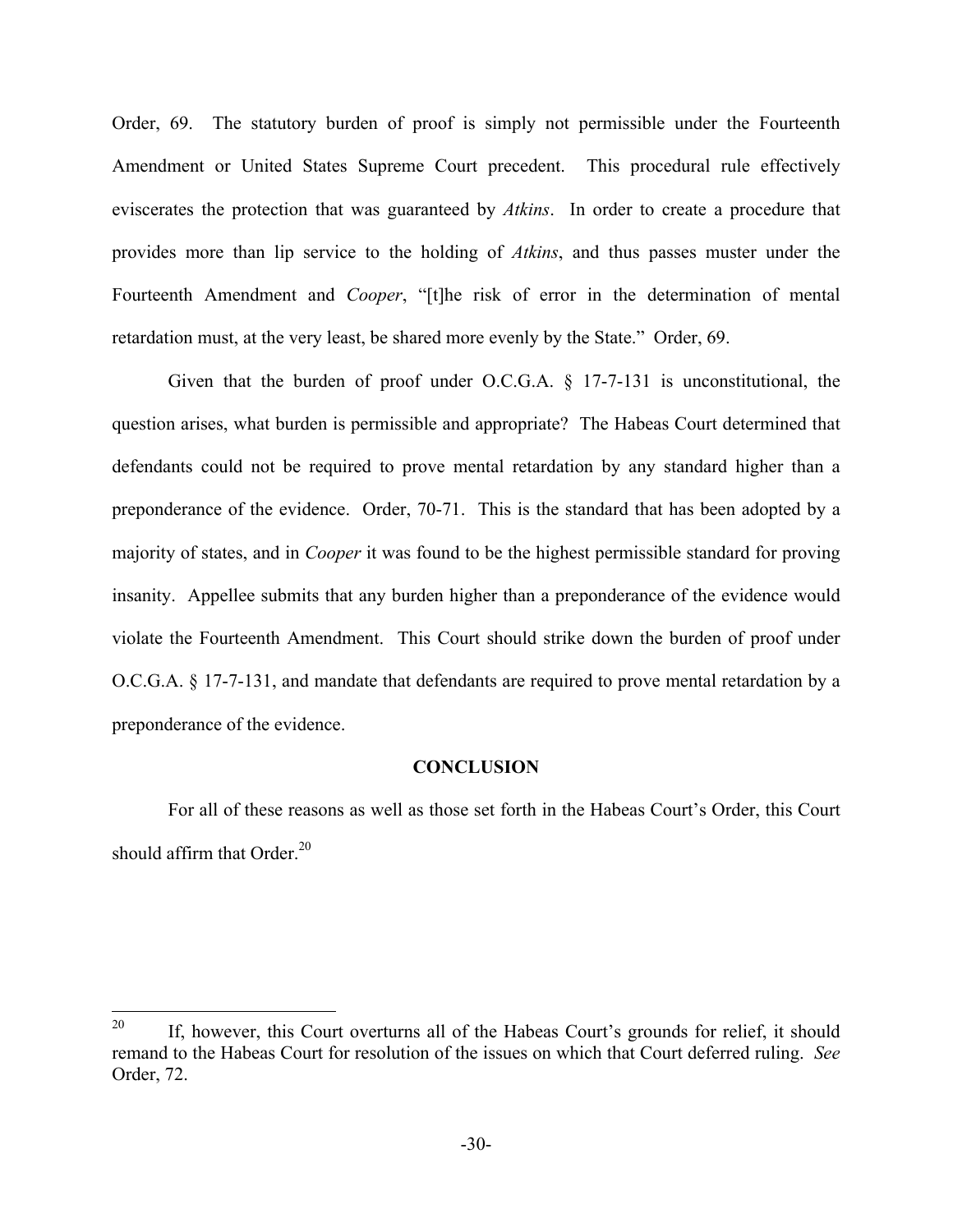Respectfully submitted,

Muthell D. Days

V.

MITCHELL D. RAUP DAVID M. GOSSETT CARL J. SUMMERS Mayer, Brown, Rowe and Maw 1909 K Street, N.W. Washington, D.C. 20006  $(202)$  263-3000

DIANE GREEN-KELLY Mayer, Brown, Rowe and Maw 190 South La Salle Street Chicago, Illinois 60603  $(312) 782 - 0600$ 

**Attorneys for Appellee**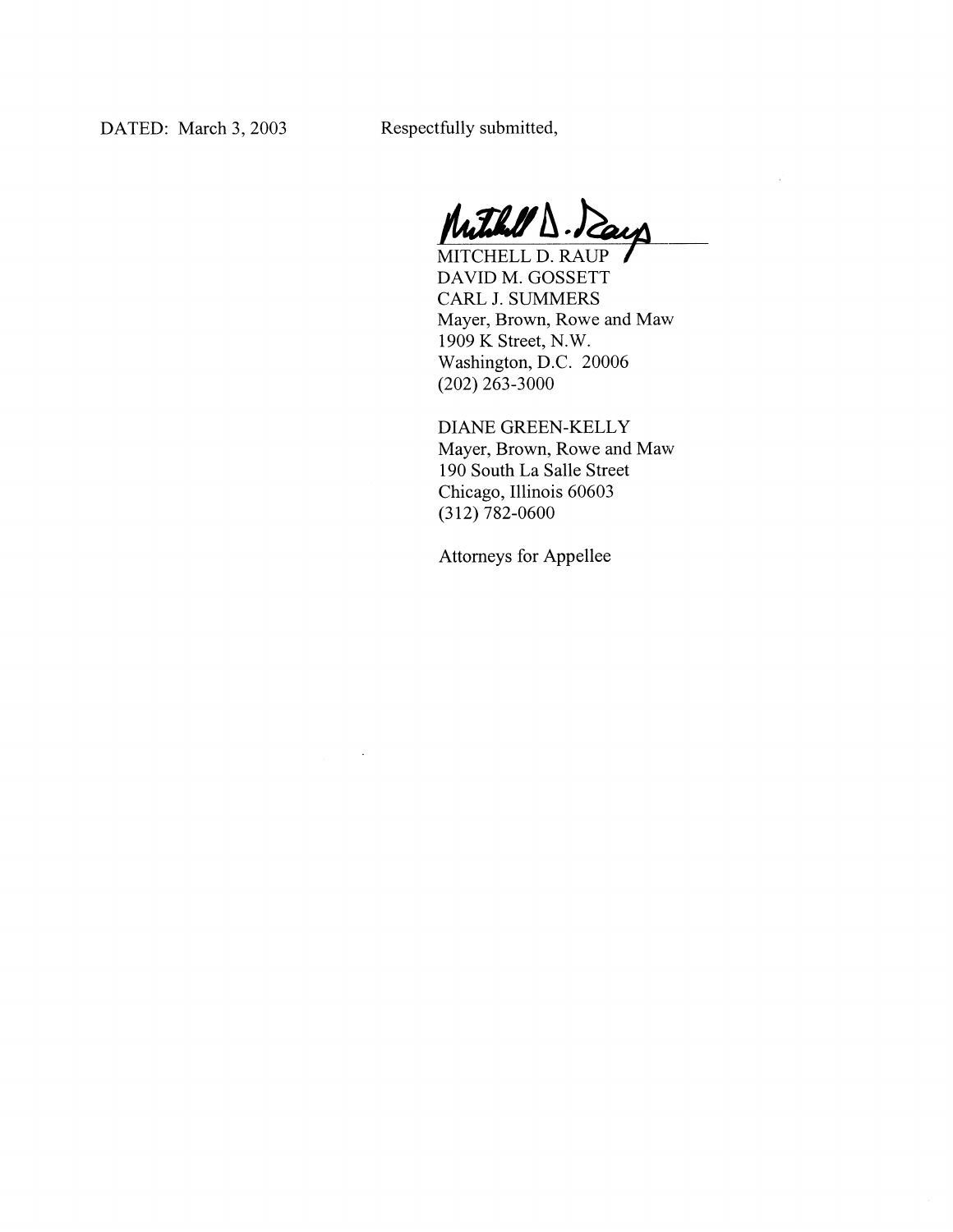#### **CERTIFICATE OF SERVICE**

I hereby certify that I have caused to be served a copy of the foregoing Appellee's Brief

upon counsel for Appellant by hand at the following address:

Karen Anderson Johnson, Esq. Georgia Department of Law 40 Capital Square, S.W. Atlanta, GA 30334-1300

this 3d day of March, 2003.

Mitchell D. Reup